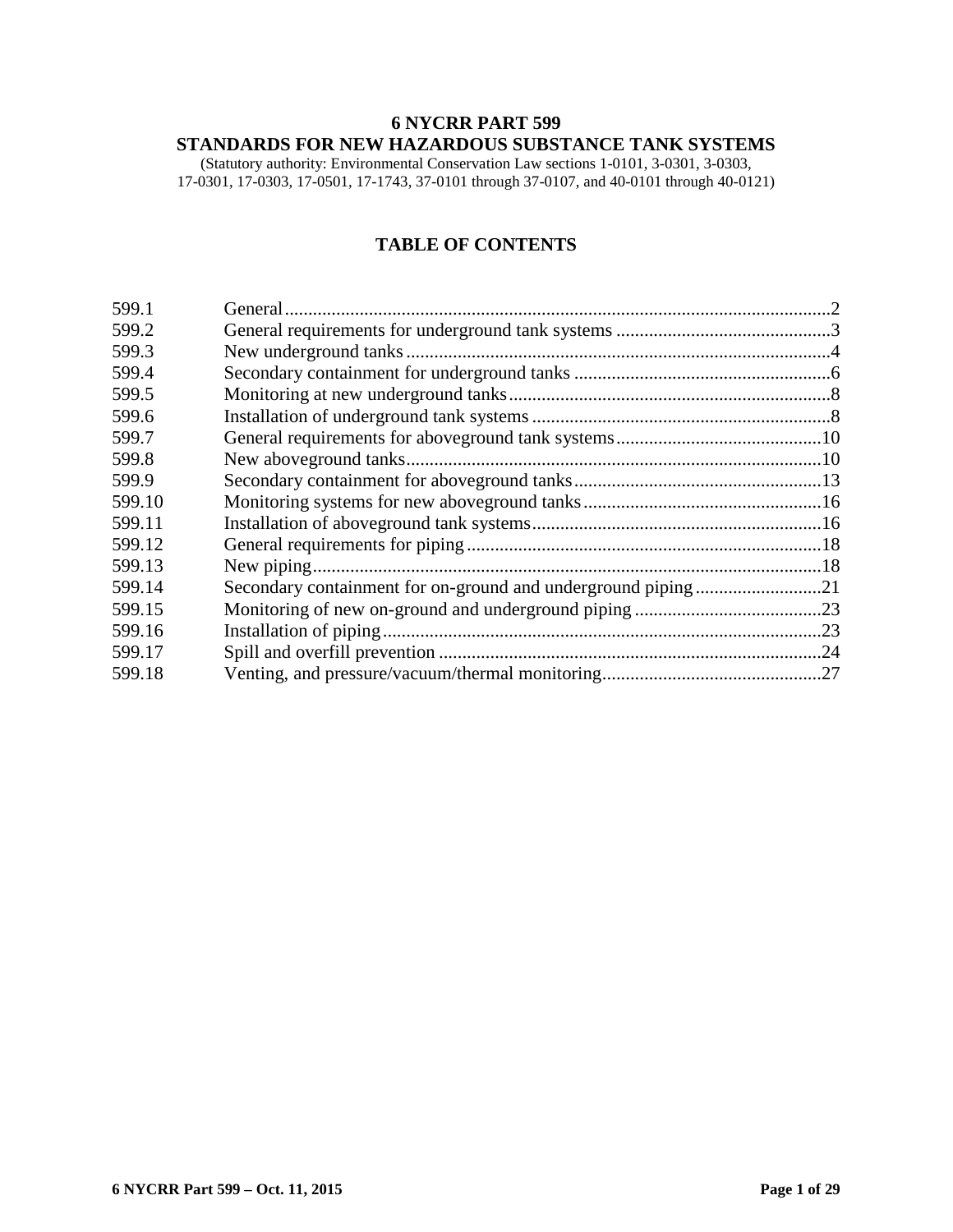#### <span id="page-1-0"></span>**599.1 General.**

(a) *Purpose*. This Part sets forth standards for all new tank systems.

(b) *Applicability*.

(1) This Part applies to facilities described under section 596.1(b) of this Title.

(2) Beginning on February 11, 1995, all new tank systems must be constructed, designed and installed pursuant to the provisions of this Part.

(c) *Definitions*. The definitions found in section 596.1(c) of this Title shall apply to this Part.

(d) *Severability*. If any provision of this Part or its application to any person or circumstance is held to be invalid, the remainder of this Part and the application of that provision to other persons or circumstances shall not be affected.

(e) *Variances*.

(1) The department may, upon written request from any person subject to this Part, grant a variance from one or more specific provisions of this Part. An application for a variance must:

sought;

(i) identify the specific provisions of this Part from which a variance is

(ii) demonstrate that compliance with the identified provisions would, on the basis of conditions unique to the person's particular situation, tend to impose a substantial economic, technological or safety burden on the person; and

(iii) demonstrate that the proposed activity will have no significant adverse impact on the public health, safety, welfare or the environment and will be consistent with the provisions of the ECL and the performance expected from application of this Part.

(2) The department may not grant any variance which would result in regulatory controls less stringent than those in 40 CFR parts 280 and 281 (see section 598.1(j) of this Title).

(3) In granting any variance, the department may impose specific conditions necessary to assure that the subject activity will have no significant adverse impact on the public health, safety, welfare or the environment.

(f) *Confidentiality*. Any person submitting information to the department pursuant to this Part may, at the time of submission, request that the department exempt such information from disclosure under paragraph (d) of subdivision (2) of section 87 of the Public Officers Law.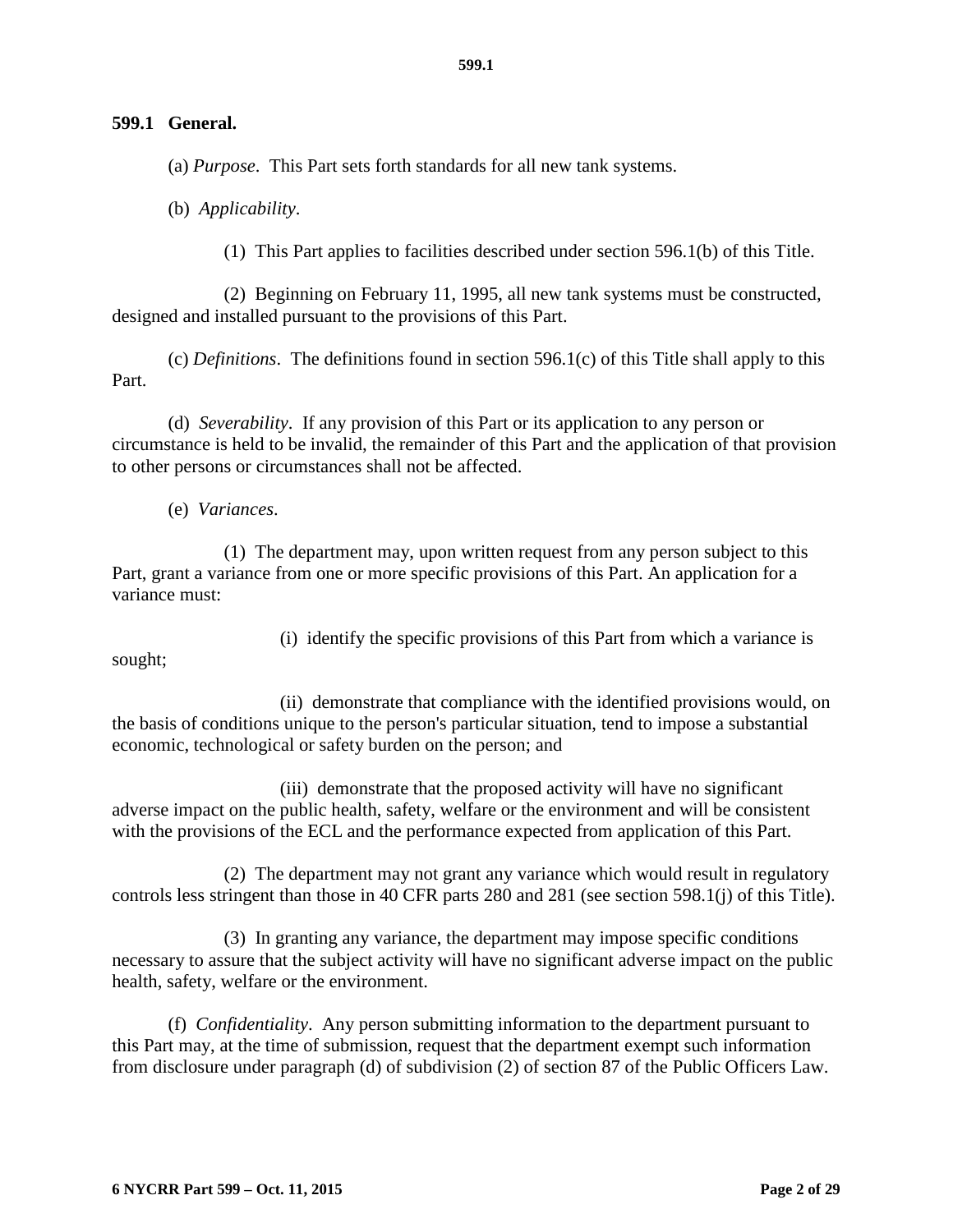All requests under this section must be made in accordance with the provisions of section 616.7 of this Title and all determinations will be made pursuant to that section.

(g) *Enforcement*. Any person who violates any of the provisions of this Part, or any order issued by the department, shall be liable for the civil, administrative and criminal penalties set forth in article 71 of the Environmental Conservation Law.

(h) *References*. Citations used in this Part refer to the publications listed in section 598.1(j) of this Title. These publications are available for inspection at the Department of Environmental Conservation, 625 Broadway, Albany, NY 12233-7020.

(i) *Access to records and tank systems.* Any designated officer or employee of the department shall have the right of access as provided in section 596.1(e) of this Title.

(j) *Use of equivalent technology*. Where specified in this Part, the department may approve the use of an equivalent technology method or practice by any person subject to this Part. A request to use equivalent technology must:

(1) identify the applicable provision of this Part;

(2) include evidence, including but not limited to data, plans, specifications and test results that demonstrate that the technology, method or practice desired to be used will protect the public health, safety and welfare and the environment in a manner which equals or exceeds the requirements of the applicable provision of this Part.

### <span id="page-2-0"></span>**599.2 General requirements for underground tank systems.**

(a) *New underground tank systems - summary of requirements*. Beginning on February 11, 1995, owners and operators of new underground tanks must meet the following requirements:

(1) tanks must be designed in accordance with section 599.3 of this Part;

(2) secondary containment must be designed, constructed and installed as specified in section 599.4 of this Part;

(3) a leak monitoring system must be installed as specified in sections 599.5 and 599.15 of this Part;

(4) tank systems must be installed as specified in section 599.6 of this Part;

(5) New piping being connected to the tank must be designed, constructed and installed as specified in sections 599.12 through 599.16 of this Part;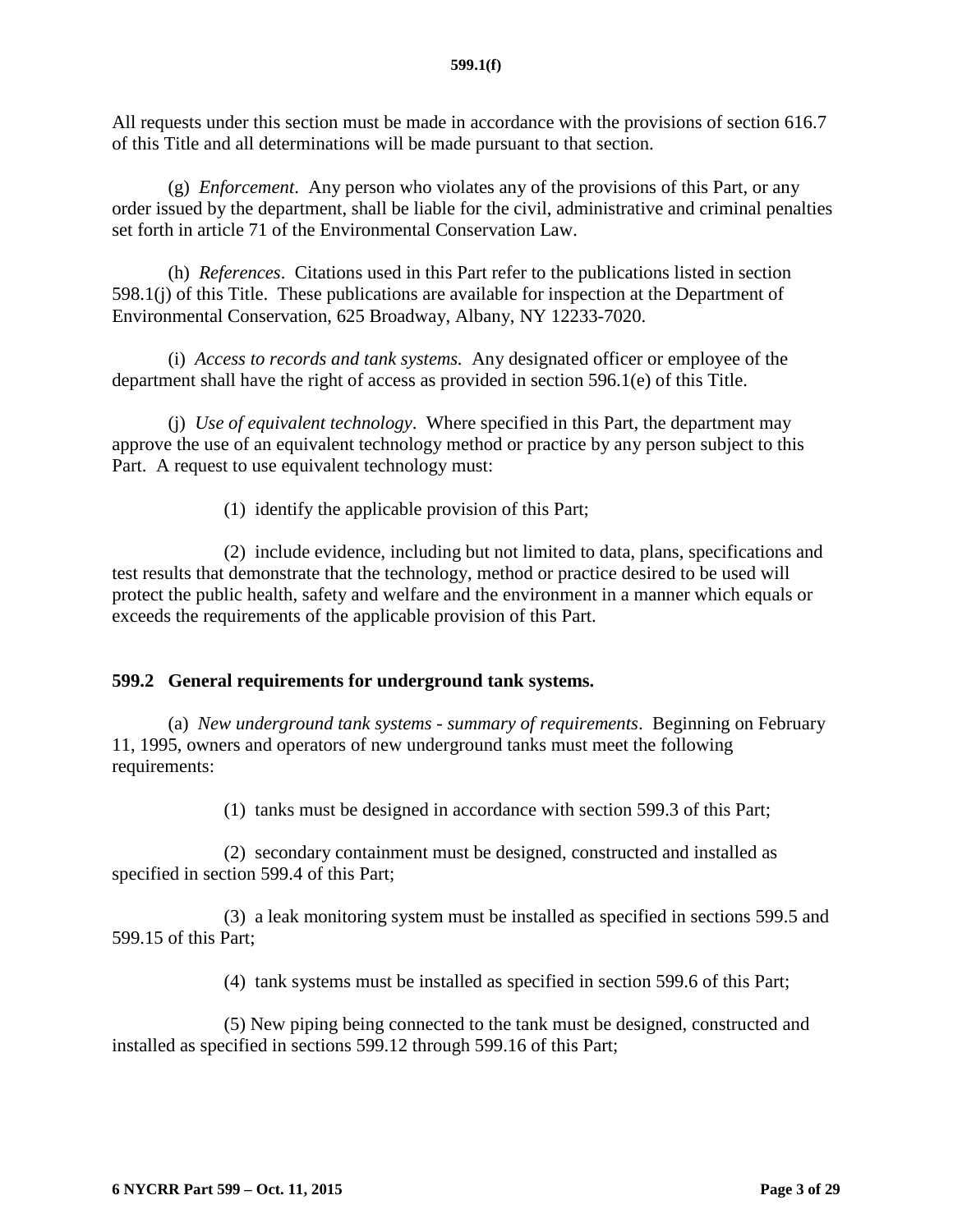(6) spill/overfill prevention equipment must be installed as specified in section 599.17 of this Part; and

(7) vents, gauges and alarms must be installed as specified in section 599.18 of this Part.

(b) *Compliance with Part 598*. New tank systems must meet all of the requirements of this Part and of Part 598 of this Title before being placed in service.

### <span id="page-3-0"></span>**599.3 New underground tanks.**

(a) *Label requirements*.

(1) All new underground tanks must bear a permanent stencil, label or plate with the following information:

(i) a manufacturer's or qualified engineer's statement that, "This tank conforms with 6 NYCRR Part 599";

(ii) the standard of design by which the tank was manufactured;

(iii) the hazardous substances which may be stored permanently and compatibly within the tank, or reference to a list available from the manufacturer which identifies substances compatible with all tank materials;

- (iv) the year in which the tank was manufactured;
- (v) the dimensions, design and working capacity, and model number of

the tank; and

(vi) the name of the manufacturer.

(2) A label which shows the information required in subdivision (a) of this section, and in section 596.2(h) of this Title, and the date of installation must be conspicuously displayed and permanently affixed at the fill port. It must be readily visible to the carrier and may be imbedded in concrete, welded to the fill port, or otherwise permanently affixed.

(b) *Tanks subject to scouring*. All new underground tanks subject to scouring by the inflow of hazardous materials or subject to wear from manual gauging must be equipped with wear plates, diffusers or alternate means to prevent localized wear or corrosion. If wear plates are used, they must cover an area of at least 144 square inches and be installed in a manner which avoids crevice corrosion.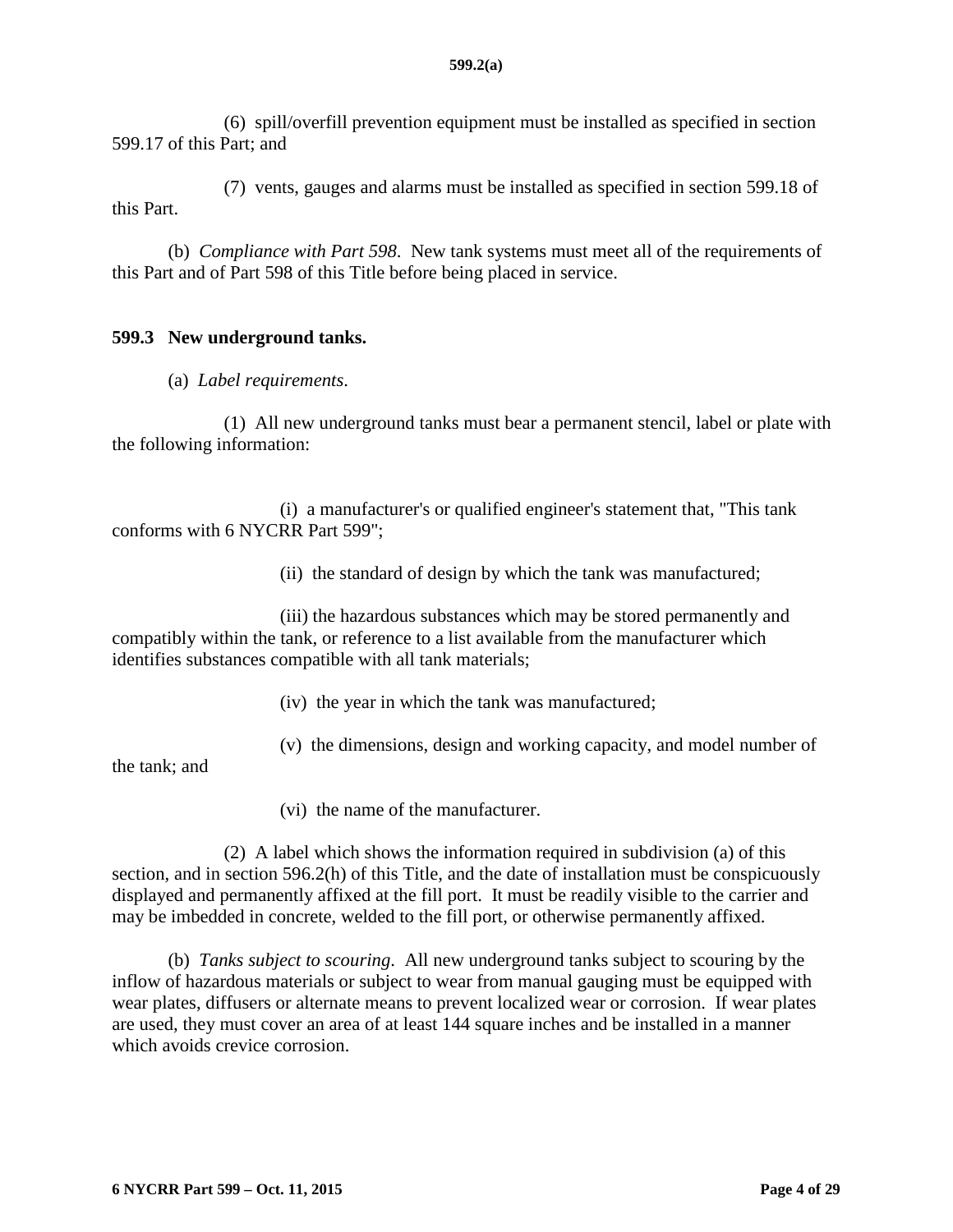### (c) *Tank designs*.

(1) Underground tanks must be of sufficient structural strength to withstand normal handling and use. They must be compatible with the hazardous substance to be stored and be protected or resistant to all forms of internal and external wear, vibration, shock and corrosion. They must have a stable foundation under all operating conditions and be protected from fire, heat, vacuum and pressure which might cause tank failure. If fiberglass-reinforcedplastic material is used, the material must be of sufficient density and strength to form a hard, impermeable shell which will not crack, wick, wear, soften or separate under normal service conditions. Tanks must be designed with a minimum 30 years of useful life unless a shorter life expectancy is defined in the spill prevention report.

(2) All new underground tanks, their welds, seams and connecting fittings must be factory tested for tightness using generally accepted engineering practices. All tanks sold in New York State must be guaranteed by the manufacturer to be tight.

(3) All new underground tanks must meet the criteria of this subdivision and must be designed, constructed and installed or certified by a qualified engineer or technician in accordance with one of the following:

- (i) ULC Standard S603;
- (ii) ASTM D4021-92 (see section 598.1(j) of this Title); or

(iii) any other consensus code, practice or standard developed by a nationally recognized association or independent testing laboratory which meet the specifications of this subdivision.

#### (d) *Corrosion protection*.

(1) All new underground tanks which are in contact with soil and subject to corrosion must be protected from external corrosion by one of the following:

- (i) corrosion resistant materials; or
- (ii) a cathodic protection system.

(2) Cathodic protection must consist of one or a combination of the following:

- (i) sacrificial anodes and coating;
- (ii) impressed current; or

(iii) other method that is designed and installed in accordance with a consensus code, standard or practice developed by a nationally recognized association or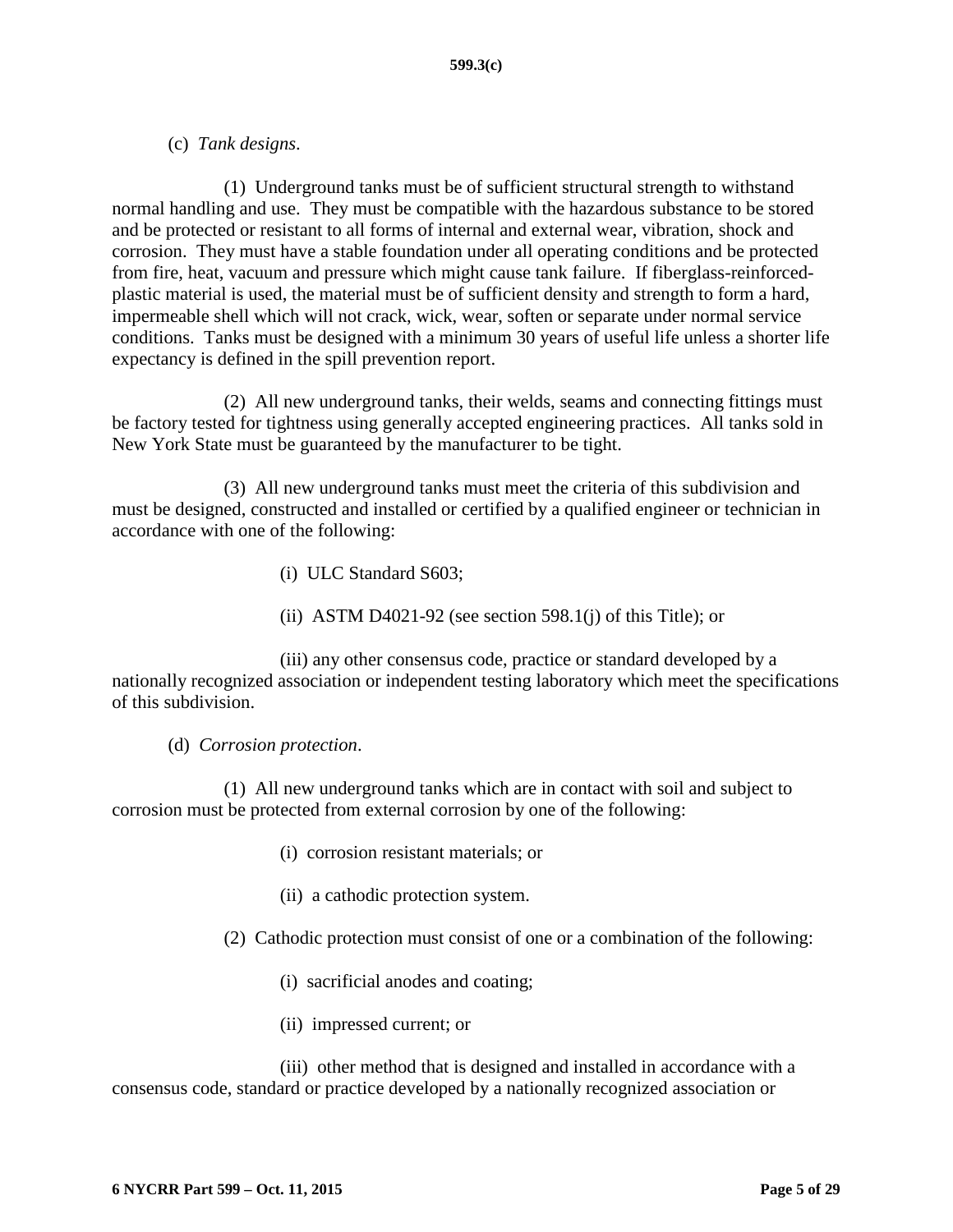independent testing laboratory such as the following: API Publication No. 1632; ULC-S603.1, or NACE Standard RP-02-85 (see section 598.1(j) of this Title).

(3) The corrosion protection system must be designed and constructed by a qualified engineer or corrosion specialist and must provide a minimum of 30 years of protection against external corrosion. The engineer or specialist must supervise the installation of all field fabricated corrosion protection systems and pre-fabricated systems where necessary to assure that the system has been installed as designed.

(4) Tanks which are protected with sacrificial anodes must be electrically insulated from the piping if the piping is constructed of a conductive material unless the cathodic protection system has been designed to protect the tank and piping. Electrical insulation must be provided by dielectric fittings, bushings, washers, sleeves or gaskets which are chemically stable when exposed to the stored substances and soil.

(5) The cathodic protection system must be installed with a monitor that allows for annual review of the adequacy of protection.

(6) The tank must be isolated from or protected against stray electric currents which include underground cables, electric machinery, railroad systems and electrical grounding rods.

(7) Tank and piping connections of two dissimilar metals which create a corrosion inducing galvanic cell are prohibited.

(8) External coatings must be fiberglass-reinforced-plastic, epoxy, or other suitable dielectric material with a minimum thickness of 10 mils after curing. The coating must be factory applied or equivalent, have a coefficient of thermal expansion compatible with that of steel and be firmly bonded to the steel. It must be of sufficient strength and density to form a hard, impermeable shell that will not crack, wick, wear, soften, flake or separate and must be non-corrodible under adverse underground electrolytic conditions. The application of the coating must be in strict accordance with the instructions of the supplier of the coating material.

(9) Coatings must be inspected for air pockets, cracks, blisters, and pinholes, and must be electrically tested for coating faults. Any defects must be repaired in accordance with the manufacturer's instructions prior to installation.

# <span id="page-5-0"></span>**599.4 Secondary containment for underground tanks.**

(a) *General requirements*.

(1) All new underground tanks must have a secondary containment system. This must consist of one of the following:

(i) a double-walled tank;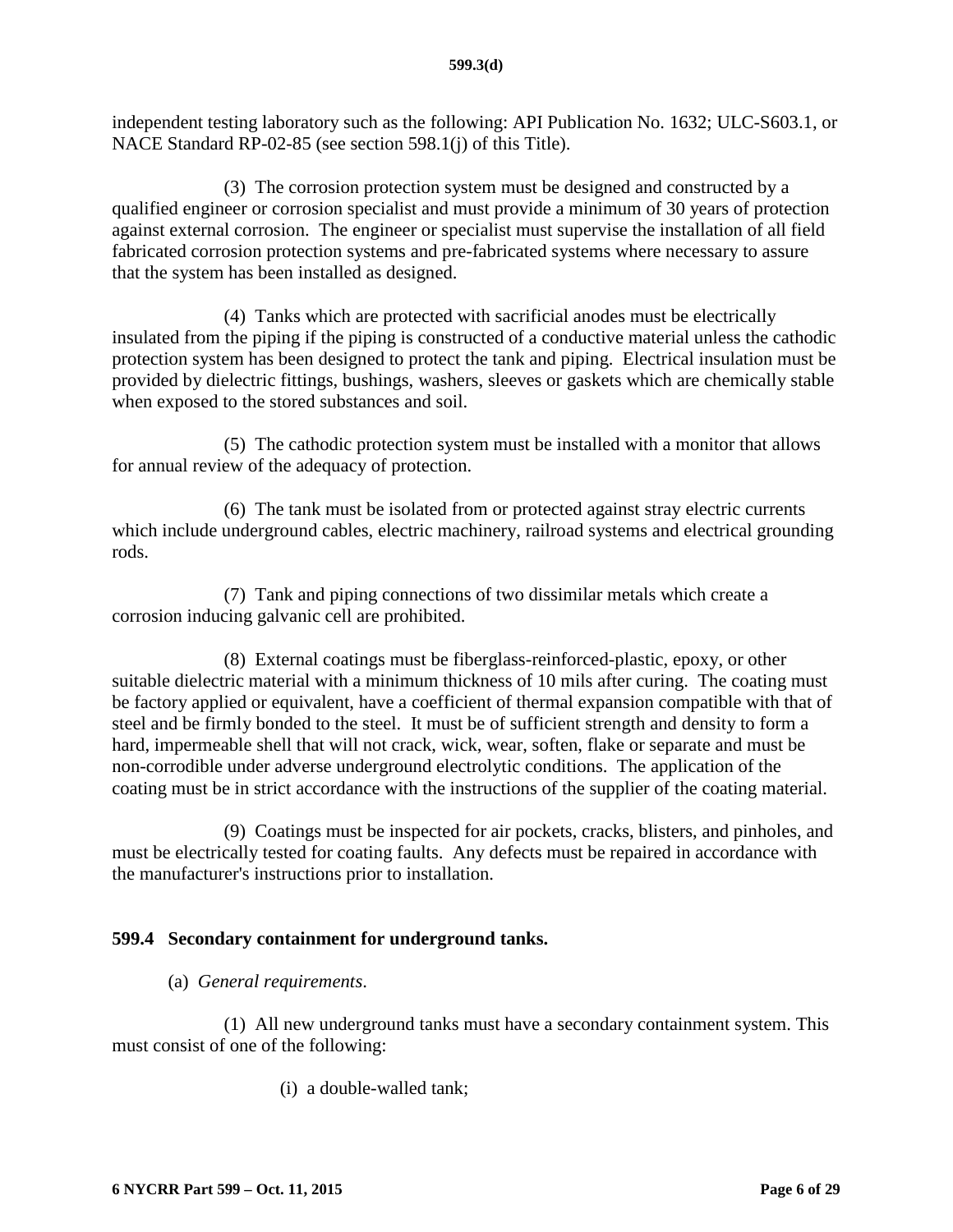- (ii) a vault;
- (iii) a synthetic liner; or

(iv) any other comparable system designed and installed in accordance with a consensus code, standard or practice developed by a nationally recognized association or independent testing laboratory that meets the criteria of this section.

(2) The secondary containment system must:

(i) be designed and constructed with a permeability rate to the substance stored of 1 x 10-6 cm/sec or less;

(ii) be designed, installed and operated to prevent any migration of hazardous substances out of the system to the environment;

(iii) allow for detection and collection of releases, spills and accumulated liquids until the collected material is removed;

(iv) be constructed of, or lined with materials that are compatible with the hazardous substances to be placed in the tank system. It must have sufficient strength and thickness to prevent failure owing to pressure gradients, physical contact with the materials to which it is exposed, climatic conditions, and the normal stress of operation;

(v) be placed on a foundation or base capable of providing support to the secondary containment system, and preventing failure due to settlement, compression or uplift; and

(vi) be provided with a leak detection system that is designed and operated in accordance with section 599.5 of this Part.

(b) *Standards for double-walled tanks*. Double-walled tanks must be designed, constructed and installed in accordance with the following:

(1) the outer wall must contain a release from any portion of the inner wall and must enclose the entire primary tank;

(2) the tank must be designed so that monitoring of the interstitial space for tightness can be readily performed;

(3) there must be no penetrations of any kind through the outer wall into the tank, except top entry manholes and fittings required for filling and emptying the tank, venting the tank, or monitoring the tank;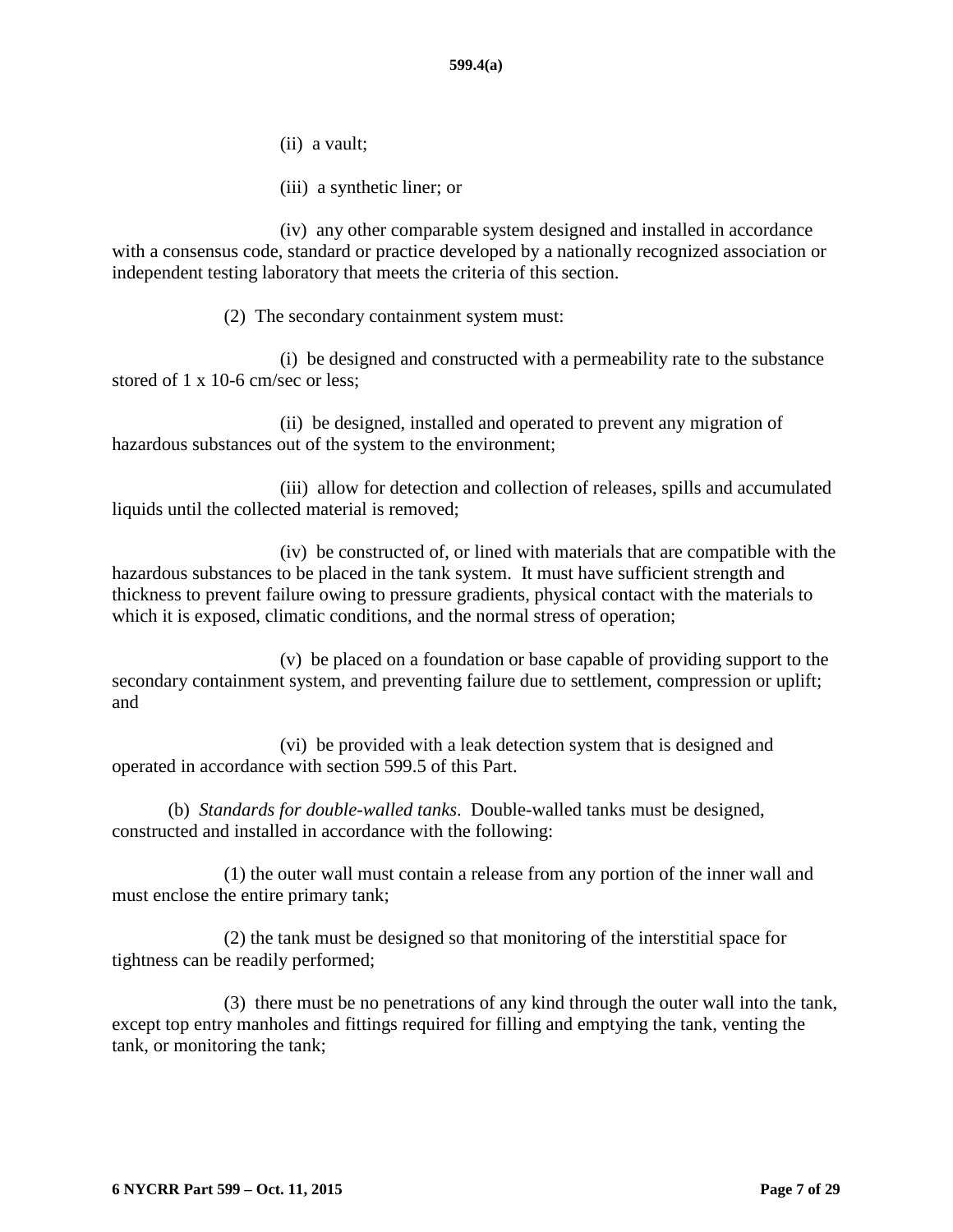(4) the outer wall must be resistant to punctures and protected from corrosion in a manner consistent with section 599.3(d) of this Part; and

(5) the outer wall must be designed to contain an inert gas or liquid at a pressure greater than the maximum internal pressure of the inner wall.

(c) *Standards for vaults*. Vaults must be water tight, impervious to leakage of hazardous substances, compatible with the substance in storage, and able to withstand chemical deterioration and structural stresses from internal and external causes. The vault must be a continuous structure with a chemical resistant water stop used at all joints. There must be no drain connections or other entries through the vault except that there may be top entry manholes and other top openings for filling and emptying the tank, venting and for monitoring and pumping of hazardous substances which may leak into the vault. The tank or tanks within the vault must be supported, backfilled or bedded in a manner consistent with generally acceptable engineering practices.

(d) *Standards for synthetic liners*. Synthetic liners must be compatible with the substance in storage, be at least 60 mils in thickness and not deteriorate in an underground environment. The life expectancy of the liner must be specified in the spill prevention report. All punctures, tears or inadequate seams in the liner must be repaired prior to backfilling. The liner must be installed with a slope to the sump of at least one-quarter of an inch per foot. Since some chemicals will readily diffuse through a synthetic liner, the liner used must have been tested and found resistant to diffusion of the substance stored.

### <span id="page-7-0"></span>**599.5 Monitoring at new underground tanks.**

All new underground tanks must be equipped with leak detection equipment capable of detecting leakage between the tank and secondary containment and monitored as specified in section 598.6(b)(2) of this Title.

### <span id="page-7-1"></span>**599.6 Installation of underground tank systems.**

(a) *Backfill*. Backfill material must be a non-corrosive, porous, homogeneous substance placed completely around the tank and compacted to ensure that the tank and piping are fully and uniformly supported.

(b) *Burial depth*. Underground tanks must be installed at a depth consistent with NFPA 30, section 2-4.2.

(c) *Avoiding floatation*. When subject to the buoyancy effect of water, underground tanks must be anchored to prevent floatation.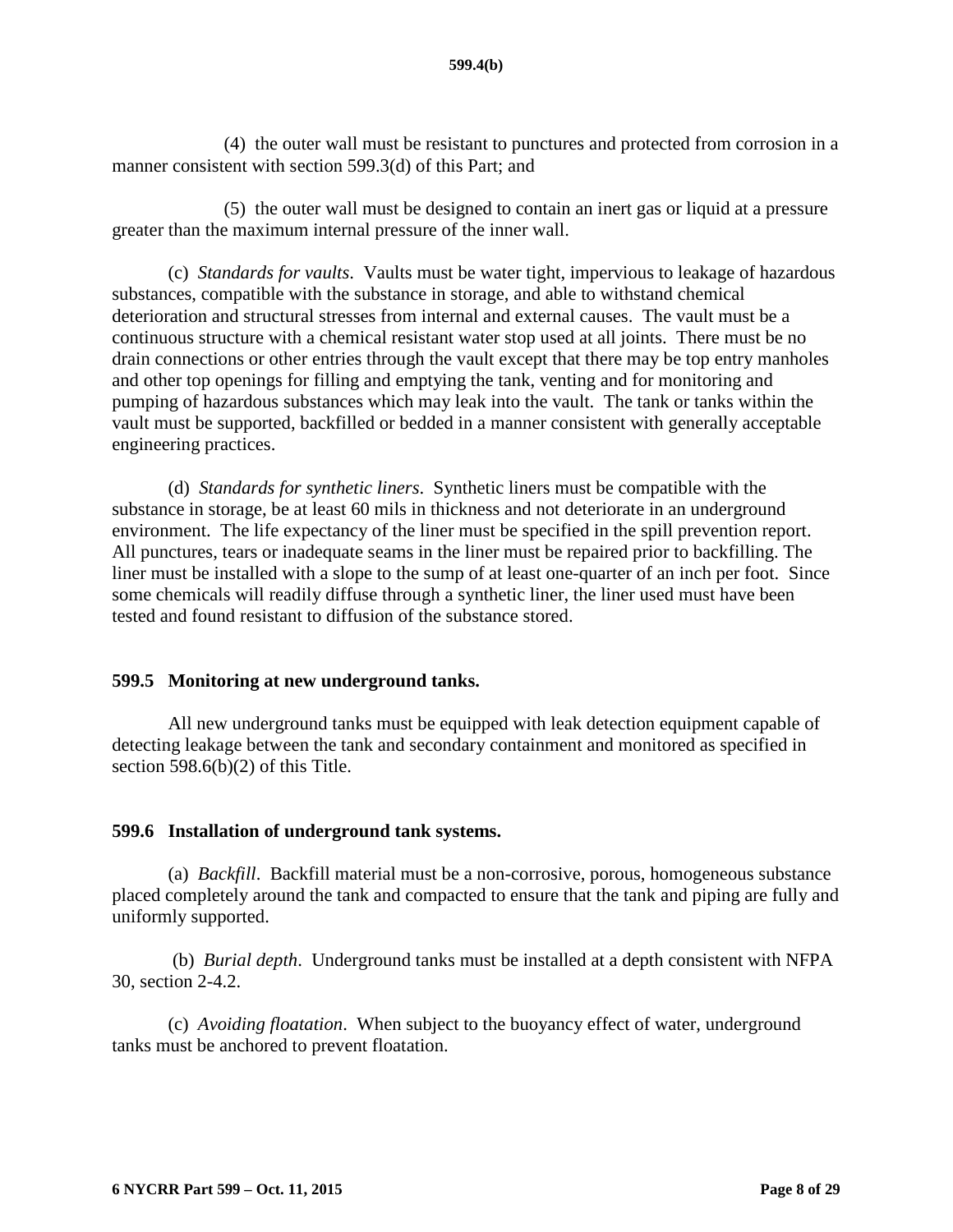(d) *Connections*.

(1) All connections to new underground tanks must be located within a containment chamber constructed of a compatible material and capable of containing hazardous substance leaks from the connections. Such chambers must be fitted with a manhole or other means of access so that connections can be inspected.

(2) Valves and other ancillary equipment must be protected against physical damage by freezing or vehicular traffic.

(e) *Inspection of tank systems.* 

(1) Prior to covering, enclosing, or placing a tank system in use, the tank system must be inspected by a qualified inspector for the following:

- (i) weld breaks;
- (ii) punctures;
- (iii) scrapes of protective coatings;
- (iv) cracks;
- (v) corrosion;
- (vi) other structural damage; and
- (vii) improper installation.

(2) Before being placed in service., the tank system must be tested for tightness in accordance with generally accepted practices.

(3) If a tank system is found to be leaking or the tank system or installation is deficient such that a leak is possible, the owner or operator must repair the system prior to the system being placed in use.

(4) Upon completion of the test and inspection, the inspector must sign and date a statement certifying that the system meets the standards of this Part.

(5) The inspector's statement and records of the test and repairs must be kept for five years following the date of installation and made part of the spill prevention report.

(f) *Qualifications of tank system installers*. Installation of an underground tank system must be performed by a qualified installer or technician who is trained in the engineering methods for installing underground tank systems.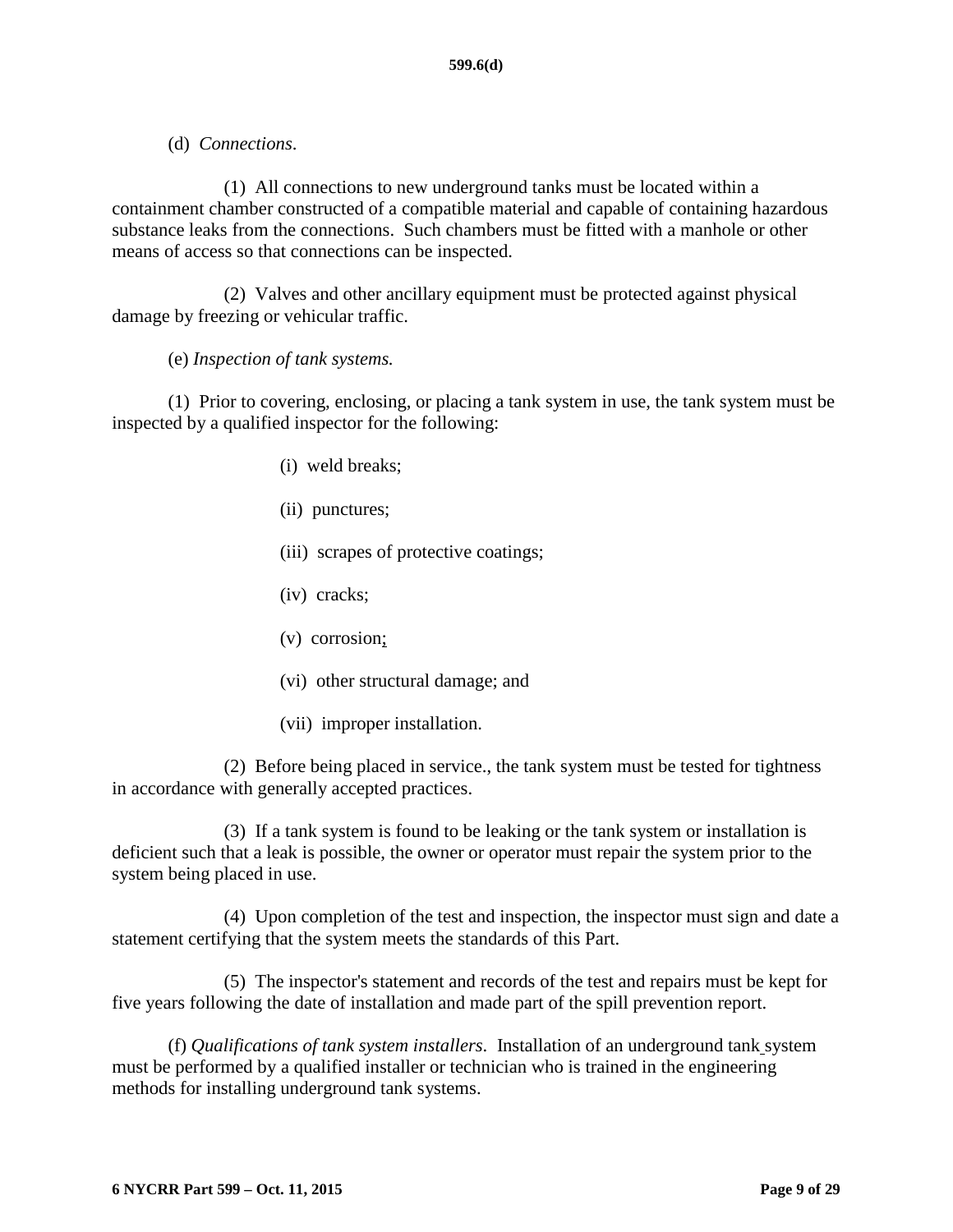(g) *Installation instructions*. In addition to the above requirements, all tanks must be installed in strict accordance with the manufacturer's instructions or a consensus code, standard or practice of a nationally recognized association or independent testing laboratory such as API 1615 (see section 598.1(j) of this Title). This includes repair of any damage to tank coatings prior to backfilling.

### <span id="page-9-0"></span>**599.7 General requirements for aboveground tank systems.**

(a) *New aboveground tank systems - summary of requirements*. Beginning on February 11, 1995, owners and operators of new aboveground tank systems must meet the following requirements:

(1) tanks must be designed as specified in section 599.8 of this Part;

(2) secondary containment must be designed, constructed and installed as specified in section 599.9 of this Part;

(3) a leak monitoring system must be installed as specified in section 599.10 of this Part;

(4) tank systems must be installed in accordance with section 599.11 of this Part;

(5) new piping being connected to the tank must be designed, constructed and installed as specified in section 599.12 of this Part;

(6) spill/overfill prevention equipment must be installed as specified in section 599.17 of this Part; and

(7) vents and pressure, vacuum and thermal monitoring systems must be installed as specified in section 599.18 of this Part.

(b) *Compliance with Part 598*. New aboveground tank systems must meet the requirements of this Part and Part 598 of this Title before being placed in service.

### <span id="page-9-1"></span>**599.8 New aboveground tanks.**

(a) *Tanks subject to scouring*. All new aboveground tanks subject to scouring by the inflow of hazardous materials or subject to wear from manual gauging must be equipped with wear plates, diffusers or alternate means to prevent localized wear or corrosion. If wear plates are used, they must cover an area of at least 144 square inches and be installed in a manner which avoids crevice corrosion.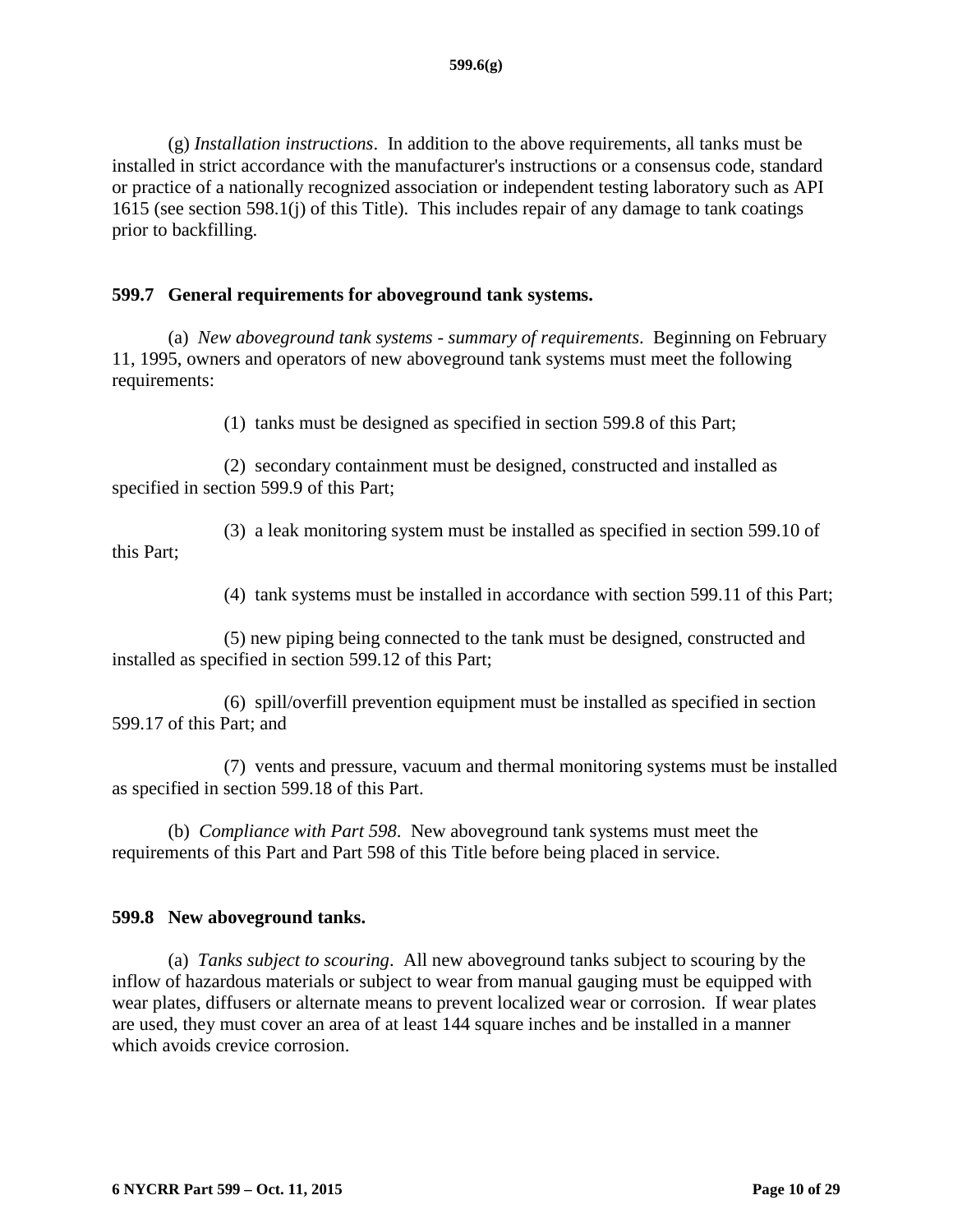(b) *Tank designs*.

(1) Aboveground tanks must be of sufficient structural strength to withstand normal handling and use. They must be compatible with the hazardous substance being stored and with adjacent soil. They must be protected from, or resistant to, all forms of internal and external wear, vibration, shock and corrosion. They must have a stable foundation under all operating conditions and be protected from fire, heat, vacuum and pressure which might cause tank failure. Tanks must be protected from physical damage by moving machinery such as forklifts and trucks. If fiberglass-reinforced-plastic material is used, the material must be of sufficient density and strength to form a hard, impermeable shell which will not crack, wick, wear, soften or separate under normal service conditions. All tanks must be designed with a minimum of 30 years of useful life unless a shorter life expectancy is defined in the spill prevention report.

(2) All new aboveground tanks must be designed, constructed and installed or certified by a qualified engineer or technician in accordance with one of the following:

- (i) API 650;
- (ii) API 620;
- (iii) CAN4-S601-M84;
- (iv) CAN4-S630-M84;
- (v) ASTM D4097-88;
- (vi) ASTM D3299-88, (see section 598.1(j) of this Title); or

(vii) a comparable consensus code, standard or practice developed by a nationally recognized association or independent testing laboratory which meet the standards of this section.

(c) *Tanks subject to melting*. All aboveground tanks constructed of plastic, cross-linked polyolefin, high density polyethylene, fiberglass-reinforced-plastic or any other material subject to melting when exposed to fire must be suitably protected against fire and located so that any spill or release resulting from the failure of these materials could not expose persons, or have a significant impact on buildings, structures or the environment.

(d) *Corrosion protection for bottoms of on-ground tanks.*

(1) The bottom of a new on-ground tank must be protected from external corrosion by one of the following:

(i) corrosion resistant materials; or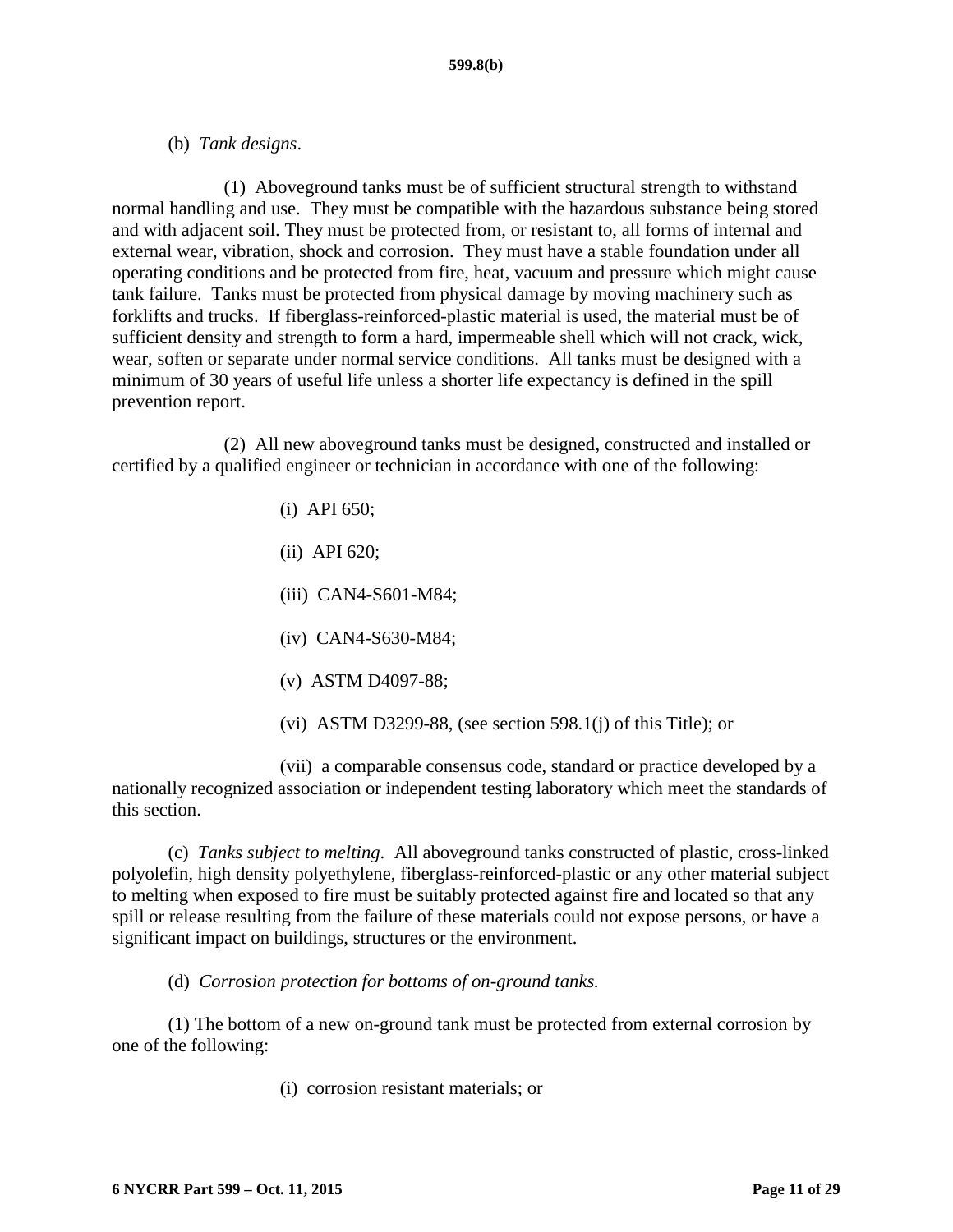- (ii) a cathodic protection system.
- (2) Cathodic protection must consist of one or a combination of the following:
	- (i) sacrificial anodes and coating;
	- (ii) impressed current; or

(iii) another method specified in a consensus code, standard or practice developed by a nationally recognized association or independent testing laboratory such as API 651 (see section 598.1(j) of this Title).

(3) The cathodic protection system must be designed and constructed by a qualified engineer or corrosion specialist and must provide a minimum of 30 years of protection against external corrosion. The engineer or specialist must supervise the installation of all field fabricated systems and pre-fabricated systems where necessary to assure that the system has been installed as designed.

(4) Tanks which are protected with sacrificial anodes must be electrically insulated from the piping if the piping is constructed of a conductive material, unless the cathodic protection system has been designed to protect the entire tank system. Electrical insulation must be provided by dielectric fittings, bushings, washers, sleeves or gaskets which are chemically stable when exposed to the stored substances and soil.

(5) The cathodic protection system must be installed with a monitor that allows for annual review of the adequacy of protection.

(6) The tank must be isolated from or protected against stray electric currents which include underground cables, electric machinery, railroad systems and electrical grounding rods.

(7) Tank and piping connections of two dissimilar metals which create a corrosion inducing galvanic cell are prohibited.

(8) External coatings must be fiberglass-reinforced-plastic, epoxy, or other suitable dielectric material with a minimum thickness of 10 mils after curing. The coating must have a coefficient of thermal expansion compatible with that of steel and be firmly bonded to the steel. It must be of sufficient strength and density to form a hard, impermeable shell that will not crack, wick, wear, soften, flake or separate and must be noncorrodible under adverse underground electrolytic conditions. The application of the coating must be in strict accordance with the instructions of the supplier of the coating material.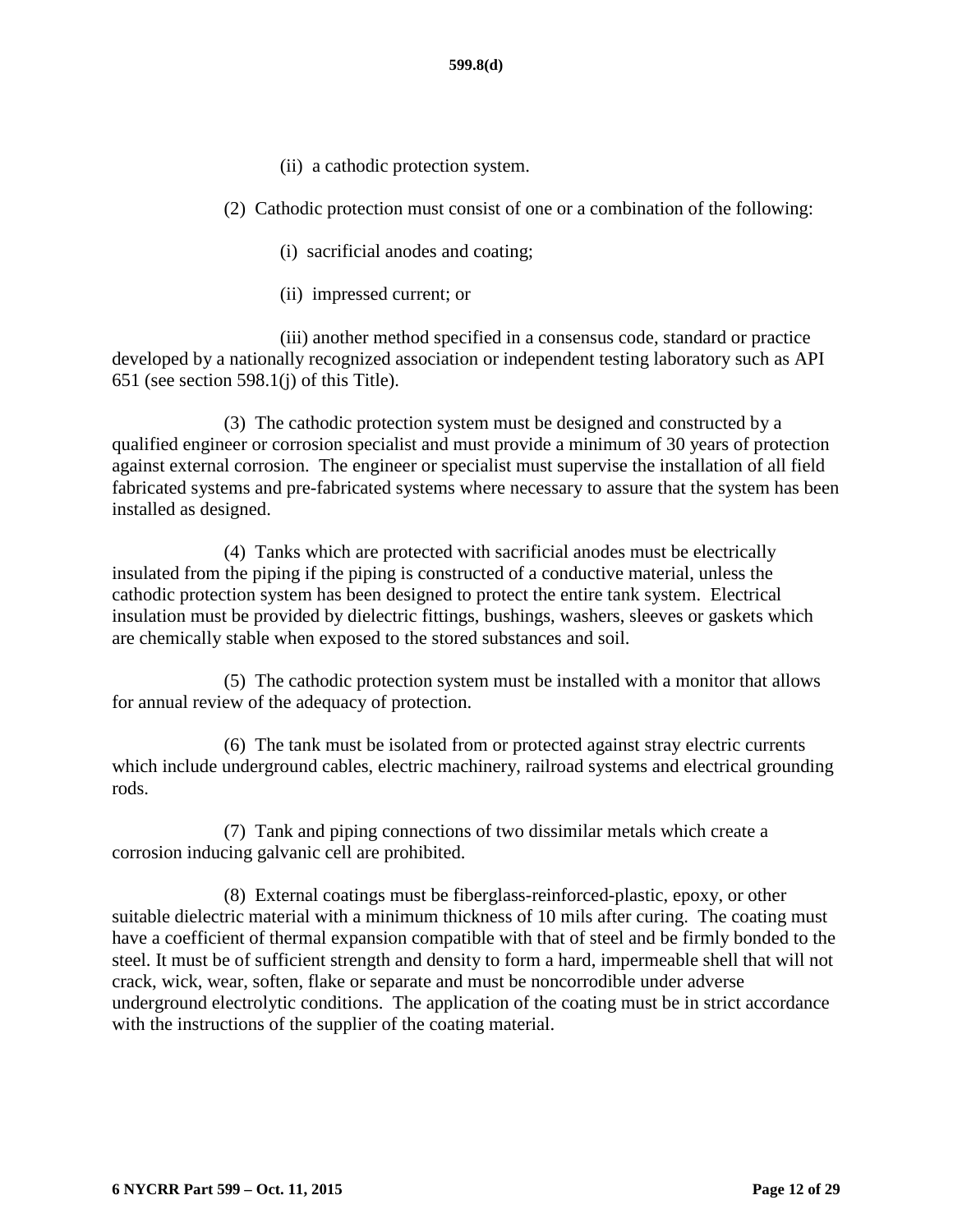(9) Coatings must be inspected for air pockets, cracks, blisters, and pinholes, and must be electrically tested for coating short circuits or coating faults. Any defects must be repaired in accordance with the manufacturer's instructions prior to installation.

(e) *Manways*. All new aboveground tanks with a design capacity of 5,000 gallons or more must be provided with an access lid or manhole.

(f) *Painting of exterior tank surfaces*. Unless constructed of a corrosion-resistant material, the exterior surfaces of new aboveground tanks must be protected from corrosion. The surface should be prepared to a SSPC SP #6 blast (see section 598.1(j) of this Title), or equivalent method, and protected by an inhibitive primer coat, intermediate inhibitive and two or more final coats of paint, or have an equivalent or better surface coating or protective system designed to prevent corrosion and deterioration.

(g) *Impermeable barriers under on-ground tanks.* Any new on-ground tank must be constructed with a double bottom or underlain by an impervious barrier such as a concrete pad or a cutoff barrier. The permeability rate of the barrier relative to the substance stored must be equal to or less than 1 x 10-6 cm/sec. The barrier must not deteriorate in an underground environment or in the presence of the hazardous substance being stored.

(h) *Explosion protection*. Tanks must be protected from explosion in accordance with generally accepted engineering practices. Protection must be provided by fail-safe cooling systems, fire-proofing, depressurizing valves, foundation sloping to prevent burning liquids from accumulating under the tank, or other equally effective means determined by a qualified engineer and acceptable to the department.

#### <span id="page-12-0"></span>**599.9 Secondary containment for aboveground tanks.**

#### (a) *General requirements*.

(1) All new aboveground tanks used to store a hazardous substance must have a secondary containment system which collects and contains a leak or spill. The secondary containment system must prevent spills from entering the land or waters of the State that might result from tank rupture, failure of pumps, valves and other ancillary equipment and overfilling. In addition, the system must isolate and protect the tank from vehicular traffic, fire, and spills of incompatible substances which might occur in adjacent storage or work areas. Except for onground piping under section 599.14 of this Part, secondary containment is not required for aboveground piping. If the stored substance is a liquid at storage conditions and a gas at ambient conditions, then secondary containment must be provided to contain the liquid component of any spill until the phase change from liquid to gas occurs or the spill is cleaned up, whichever comes first. Secondary containment systems must consist of one of the following:

- (i) a surrounding dike and impoundment system;
- (ii) a remote catch tank or impoundment area; or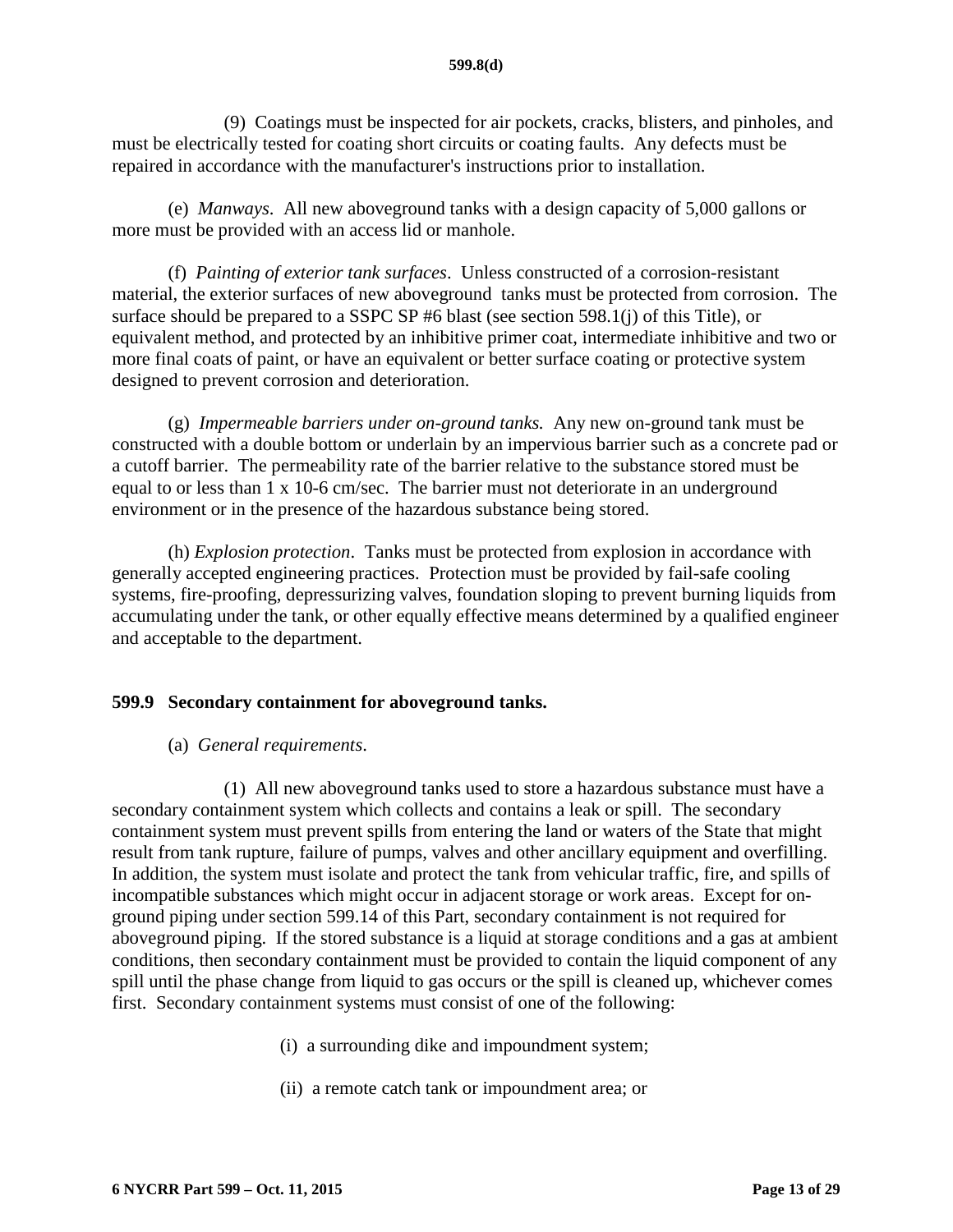(iii) another system or practice which meets the requirements of paragraph (1) of this subdivision and which is designed and installed in accordance with a consensus code, standard or practice developed by a nationally recognized association or independent testing laboratory.

(2) The secondary containment system must be:

(i) designed and constructed with a permeability rate to the hazardous substance stored of 1 x 10-6 cm/sec or less;

(ii) designed, installed, and operated to prevent any migration of hazardous substances out of the system to the environment before cleanup occurs;

(iii) designed so that overfills from connections, vents and pressure relief devices occur within the secondary containment system or are directed to another appropriate collection device;

(iv) constructed, coated or lined with materials that are compatible with the substance stored and the environment. All joints must be tight and leak-free using one or a combination of stops, grouts, coatings, gaskets or welds. The secondary containment system must have sufficient structural strength and thickness to withstand equipment and pedestrian traffic, hydrostatic forces, frost heaving and weathering;

uplift;

(vi) equipped with a sump and manually controlled pump or siphon,

(v) placed on a foundation which prevents settlement, compression or

manually controlled dike valve, or any other manually controlled drainage system to permit the drainage of liquids resulting from leaks, spills or precipitation. Control of the pump, siphon or valve must be possible from outside of the diked area. All valves for gravity drainage systems must be locked in a closed position except when the operator is draining accumulated liquids from the containment area. Spilled or leaked substances must be removed from the secondary containment system within 24 hours; and

(vii) capable of containing at least 110 percent of the capacity of the largest tank or manifolded tanks that are connected in such a way as to permit the combined contents to spill, whichever is greater.

(3) Stormwater discharges from a secondary containment system must be uncontaminated. Stormwater which is contaminated must be discharged and treated in accordance with department requirements imposed under Parts 701, 702, 703, and 750 to 758 of this Title, as applicable.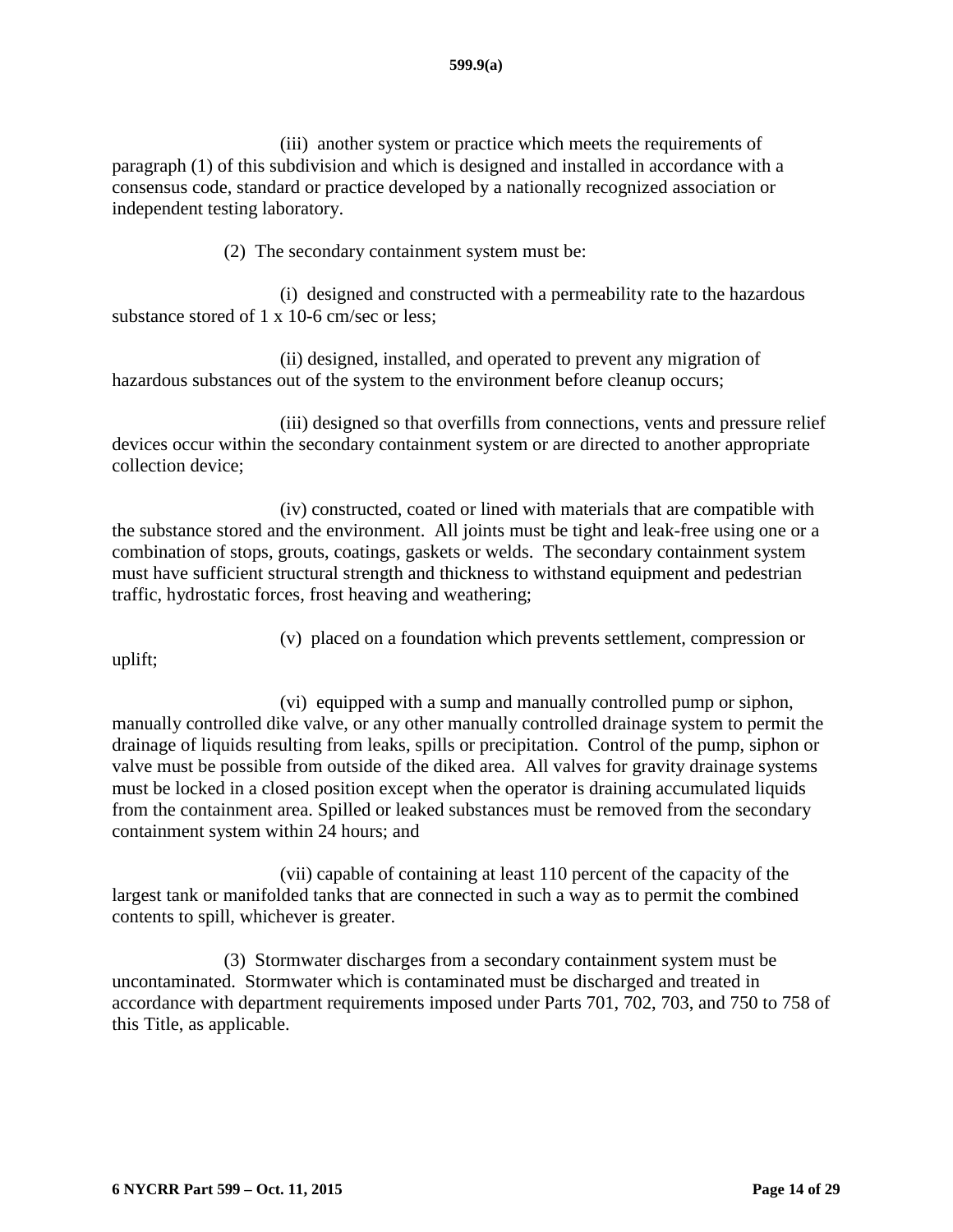(4) If clay soil is used for the secondary containment system it must be installed in accordance with generally accepted engineering practices and must be of such character that any spill will be readily recoverable and will result in a minimal amount of soil contamination.

(5) If a pre-engineered manufactured clay liner is used, it must be installed in accordance with the manufacturer's instructions.

(6) If a synthetic liner is used, it must be compatible with the substance in storage, be at least 60 mils in thickness, not deteriorate in an underground environment and have a life expectancy defined in the spill prevention report based on manufacturer's specifications orwarranty and operator use. All punctures, tears or inadequate seams in the liner must be repaired prior to placing in use. Since some chemicals will readily diffuse through a synthetic liner, the synthetic liner used must have been tested and found resistant to diffusion of the substance stored.

(b) *Standards for dike and impoundment systems*.

(1) In addition to the requirements of subdivision (a) of this section, a dike system used for secondary containment must be constructed in accordance with NFPA No. 30, 2- 3.4.3 (see section 598.1(j) of this Title), unless specified otherwise in these regulations.

(2) All dikes and impoundment floors subject to hydraulic pressure must be designed to prevent migration of moisture into the dike system.

(3) If constructed within a floodplain, the dike must be designed and installed to withstand structural damage and overtopping by a 100 year flood.

(4) A slope of not less than one percent away from the tank must be provided for at least 50 feet or to the dike base, whichever is less.

(5) To permit access, the outside base of the dike at ground level must be no closer than 10 feet to any property line that is or can be built upon.

(6) The walls of the diked area must not exceed an average height of six feet above interior grade, unless provisions are made for safe access and egress to tanks, valves and other equipment.

(7) Each diked area with two or more tanks containing a flammable, combustible or unstable hazardous liquid must be subdivided pursuant to NFPA No. 30, section 2-3.4.3(g) (see section 598.1(j) of this Title). The subdivision may be by intermediate dikes, drainage channels or curbs, and must prevent spills from endangering adjacent tanks within the diked area.

(c) *Standards for remote impounding*. Remote catch tanks and surface impounding areas used for secondary containment must comply with the following: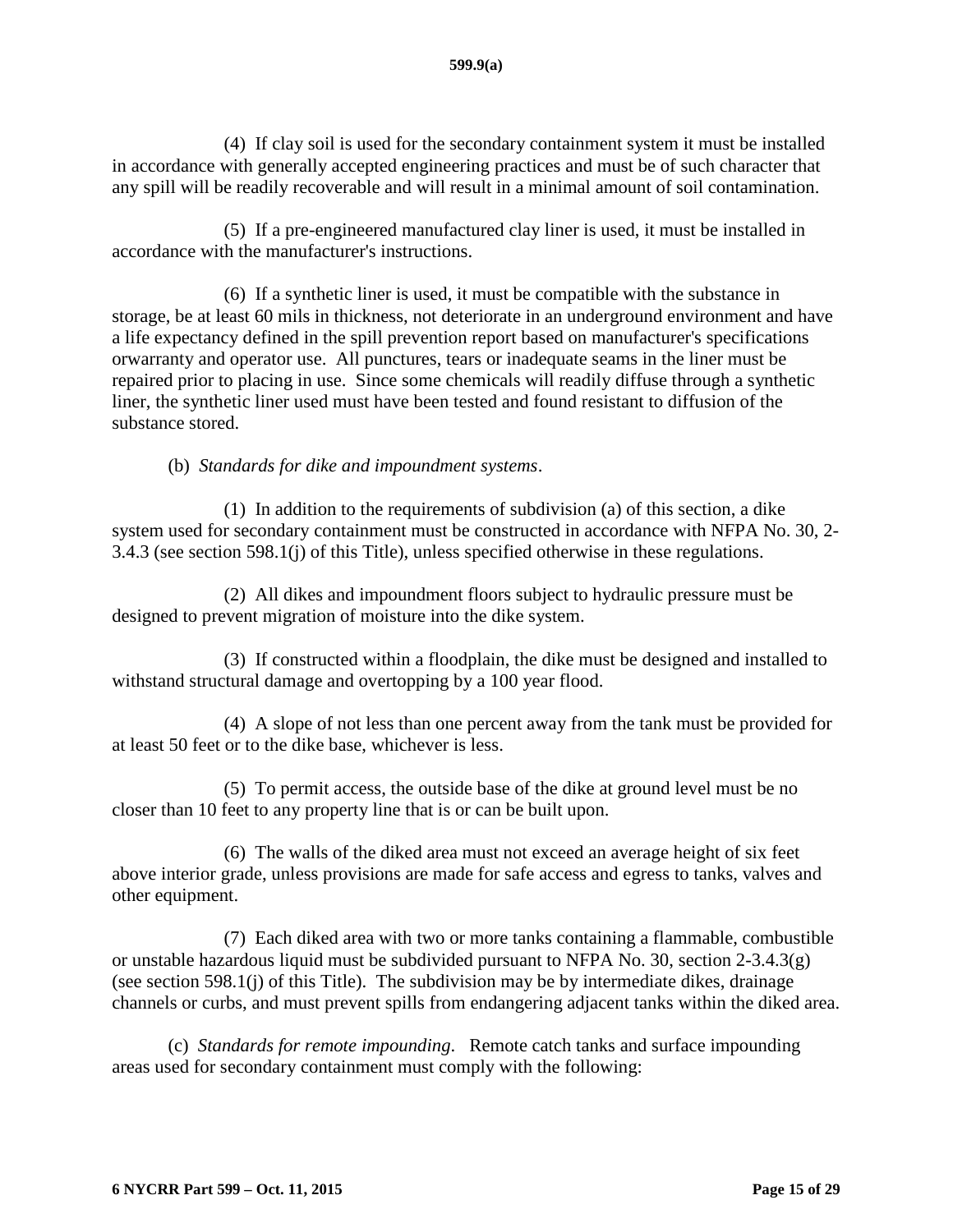(1) All of the general requirements of subdivision (a) of this section must be followed;

(2) A slope of not less than one percent away from the tank must be provided so that accumulated liquid drains away from the tank to the sump;

(3) The route of the drainage system must be located so that if liquids in the drainage system are ignited, the fire will not affect tank systems or adjoining property; and

(4) The confines of the surface impounding area must be located so that when filled to capacity, the liquid level will be no closer than 50 feet from any property line that is or can be built upon, or from any tank.

### <span id="page-15-0"></span>**599.10 Monitoring systems for new aboveground tanks.**

(a) All new aboveground tanks must have a system for monitoring leakage between the tank bottom and the secondary containment system. This may include perforated gravity collection piping or channels in a concrete foundation or other equivalent method acceptable to the department. Monitoring may be accomplished by visual, mechanical, electronic or other means acceptable to the department. Tanks which are entirely aboveground, such as tanks on racks, cradles or stilts, may be visually monitored for leakage to meet this requirement.

(b) Observation wells or other systems which monitor the soil or groundwater external to the secondary containment system do not satisfy the leak detection requirements of this section.

### <span id="page-15-1"></span>**599.11 Installation of aboveground tank systems.**

### (a) *Foundation design*.

(1) New aboveground tanks must have a stable and well drained foundation, footing and structural support which are capable of supporting the total weight of the tank when full. Supports, foundations and anchorage of all tanks must be in accordance with NFPA No. 30, section 2-6.1, 2-6.2, 2-6.3, 2- 6.4 and 2-6.5 (see section 598(j) of this Title).

(2) Horizontal aboveground tanks must be supported in such a manner as to permit expansion and contraction and to prevent the concentration of excessive loads on the supporting portion of the shell. The bearing afforded by the saddles must extend over at least 1/3 of the circumference of the shell. If bearing of less than 1/3 is used, the design must be approved by a qualified engineer and be documented or referenced in the spill prevention report. Suitable means for preventing corrosion must be provided on that portion of the tank in contact with the foundations or saddles.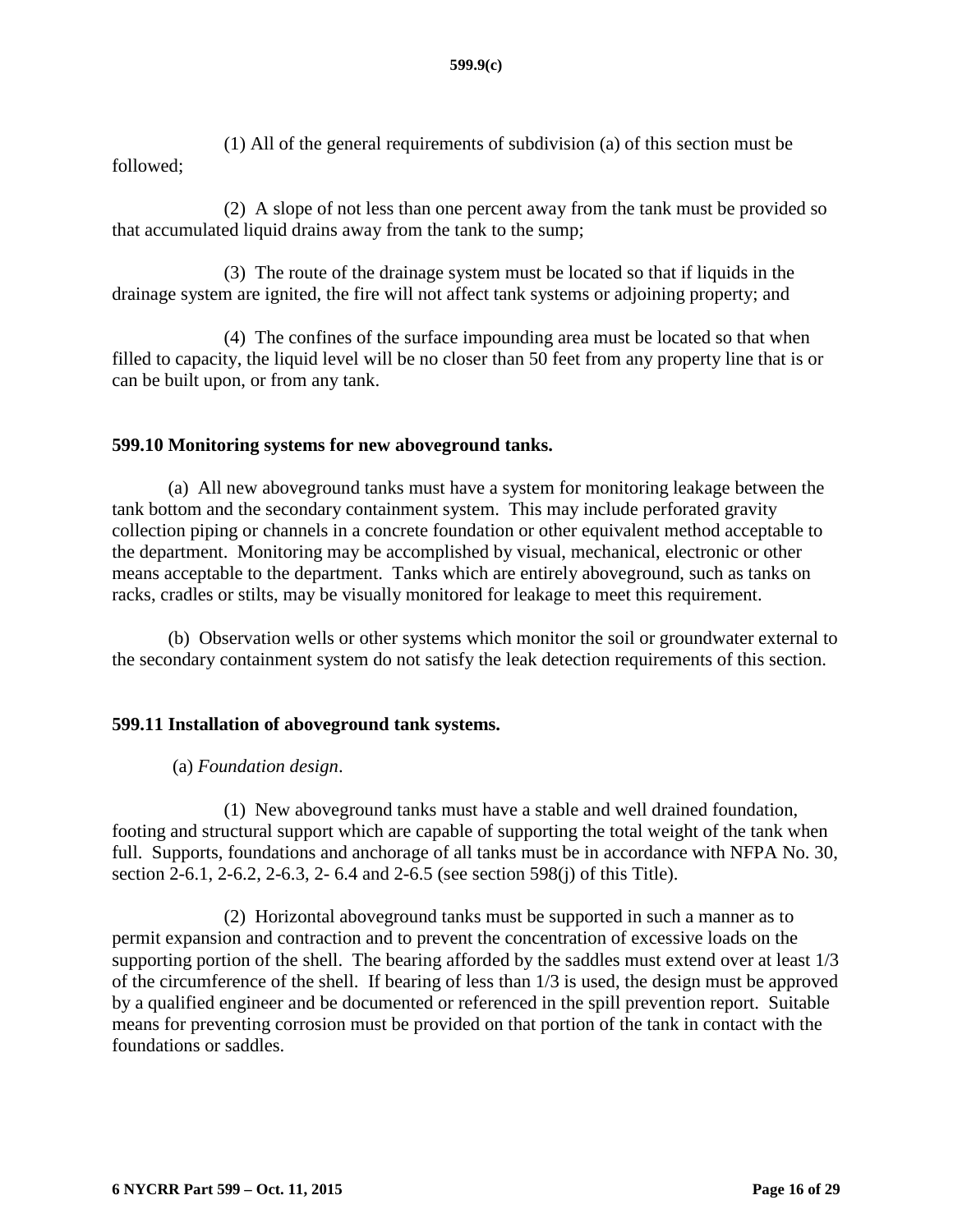(3) Tank systems that are exposed to temperatures of less than 32 degrees Fahrenheit must be supported in such a way, or supplied with heat, to prevent the effects of freezing and frost heaving of the foundation.

(b) *Avoiding traffic hazards*. New aboveground tank systems must be protected from physical damage that may result from moving machinery or vehicles, such as forklifts, automobiles or trucks.

(c) *Separation of incompatible substances*. All new aboveground tanks must assure separation of incompatible substances. One means of accomplishing this separation is by installing separate independent secondary containment systems capable of preventing the mixing of the incompatible substances in the event of a leak, spill or overfill.

(d) *Emergency response equipment*. All new aboveground tank systems and dikes must be accessible by fire fighting and other emergency response equipment.

(e) *Inspection of tank systems.*

(1) Prior to placing a tank system in use, the tank system must be inspected by a qualified inspector for the presence of any of the following items:

- (i) weld breaks;
- (ii) punctures;
- (iii) scrapes of protective coatings;
- (iv) cracks;
- (v) corrosion;
- (vi) structural damage; and
- (vii) improper installation.

(2) In addition to the above, tank systems must be tested for tightness and inspected in accordance with a consensus code, standard or practice developed by a nationally recognized association or independent testing laboratory which meets the standards of this section such as API 650 or API 620. (See section 598.1(j) of this Title). If a pneumatic test is used, all fittings, welds and joints must be coated with a soap solution and inspected for air leaks.

(3) If a tank system is found to be leaking or the tank or installation is deficient such that a leak is possible, the owner or operator must repair the system prior to the tank system being placed in use.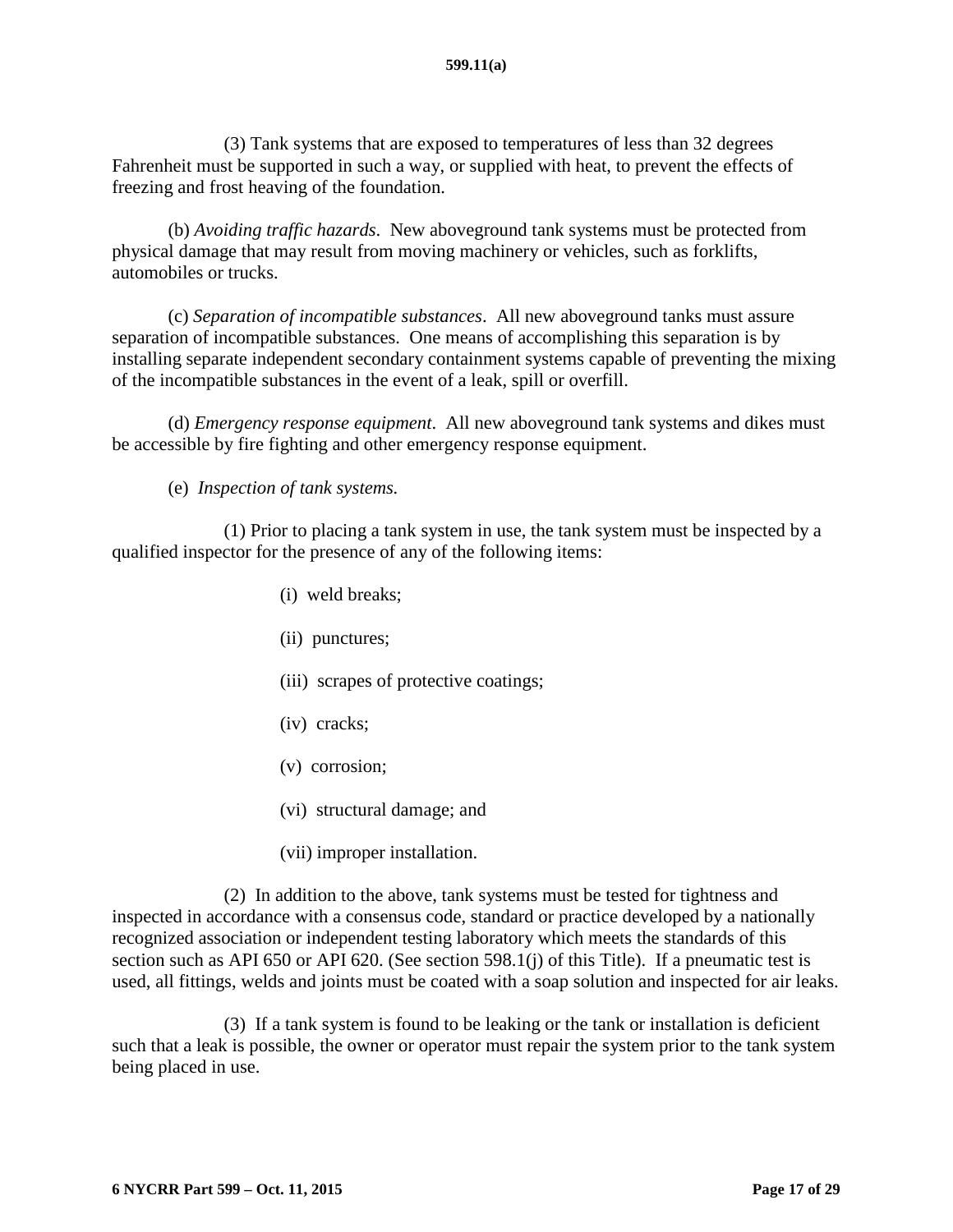(4) Upon completion of the test and inspection, the inspector must sign and date a statement certifying that the system meets the standards of this Part.

(5) The inspector's statement and records of the test and repairs must be kept for five years following the date of installation and made part of the spill prevention report.

(f) *Qualifications of tank system installers*. Installation of an aboveground tank system must be performed by a qualified installer or technician who is trained in the methods of installing aboveground tank systems.

(g) *Manufacturer's instructions*. In addition to the above requirements, all tank systems must be installed in strict accordance with manufacturer's instructions.

## <span id="page-17-0"></span>**599.12 General requirements for piping.**

(a) *New piping - summary of requirements*. Beginning on February 11, 1995, all new piping must meet the following requirements:

(1) piping must be designed, labeled, protected and otherwise constructed in accordance with section 599.13 of this Part;

(2) on-ground and underground piping must be installed with secondary containment as specified in section 599.14 of this Part;

(3) on-ground and underground piping must be provided with leak monitoring as specified in section 599.15 of this Part;

(4) piping must be installed as specified in section 599.16 of this Part; and

(5) all new piping must pass an inspection as specified in subdivision 599.16(e) of this Part before being placed in service.

(b) *Compliance with Part 598*. New piping must meet the requirements of this Part and Part 598 of this Title before being placed in service.

### <span id="page-17-1"></span>**599.13 New piping.**

(a) *General requirements*.

(1) New piping must be compatible with the substance(s) stored and be protected or resistant to all forms of internal and external wear, vibration, shock and corrosion. They must be free of leakage, structurally sound, properly supported under all operating conditions and protected from fire, heat, vacuum and pressure which would cause the system to fail. Piping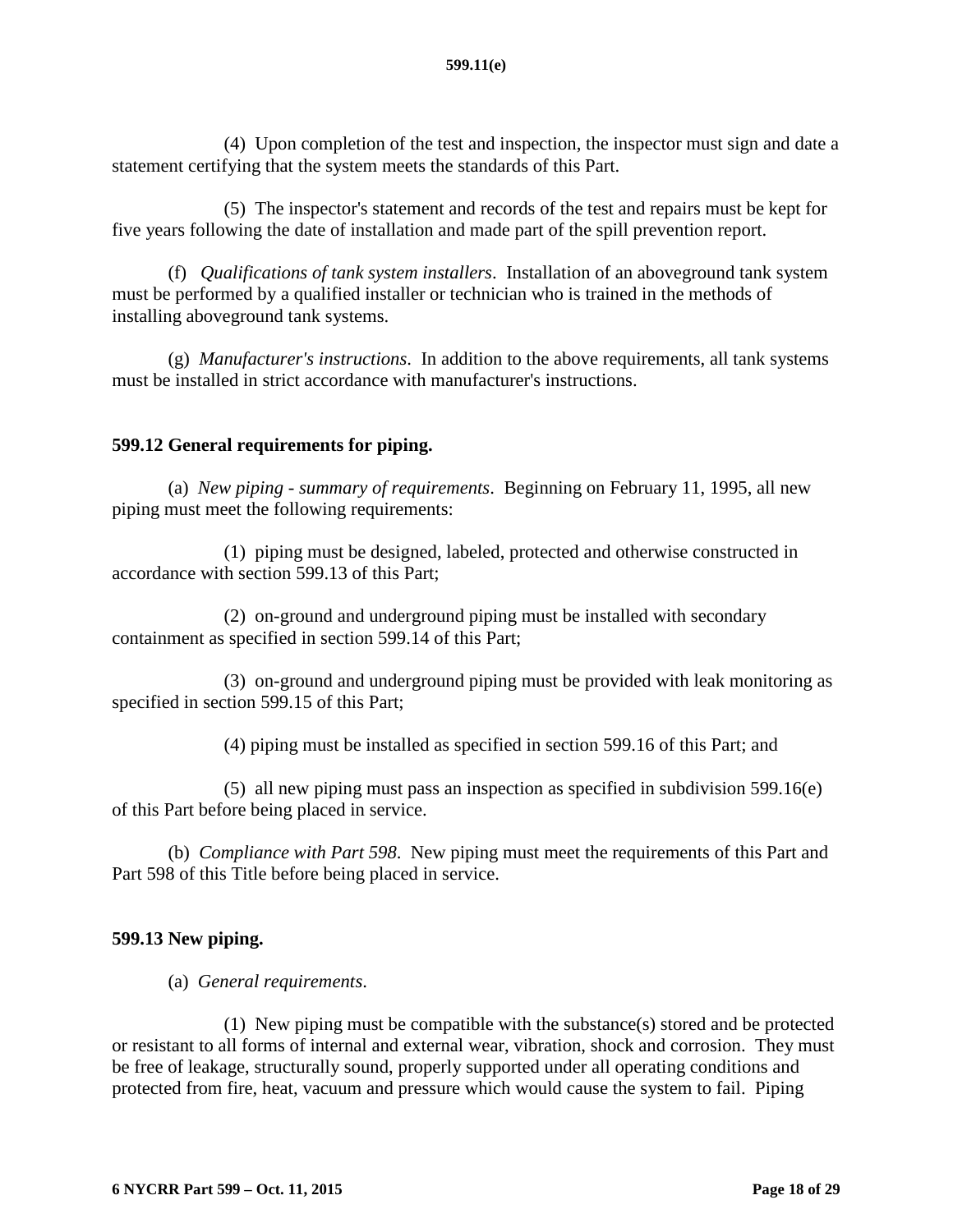must be designed to prevent damage from expansion, jarring, vibration, contraction and frost. The life expectancy of the piping must be specified in the spill prevention report.

(2) New piping must be designed and installed in accordance with one or more of the following:

(i) ULC-C107.7;

(ii) ASTM D2996-88; (see section 598.1(j) of this Title); or

(iii) a comparable consensus code, standard or practice developed by a nationally recognized association or independent testing laboratory which meet the standards of this section.

(3) Adequate provisions must be made to protect all exposed piping from physical damage that might result from moving machinery such as forklifts, automobiles and trucks.

(4) Joint compounds and gaskets must be compatible with the substance(s) in storage.

(5) Piping must contain shut-off valves located adjacent to pump or compressor connections.

(6) Flexible connectors, elbows, loops, expansion chambers or other measures must be installed singularly, or in combination, to allow for movement and prevent damage from water hammer.

(7) Piping that carries liquid hazardous substances which expand upon freezing must be protected from freezing or must have provisions to prevent rupture due to freezing of the hazardous substance.

(8) Refrigerated piping must be constructed of materials suitable for extreme temperatures and pressures in the tank system.

(9) Piping which employs screw-type fittings must be provided with means to prevent leakage from these fittings.

(b) *Corrosion protection for piping*.

(1) Piping in contact with the soil and subject to corrosion must be protected from external corrosion by one of the following:

- (i) corrosion resistant materials; or
- (ii) a cathodic protection system.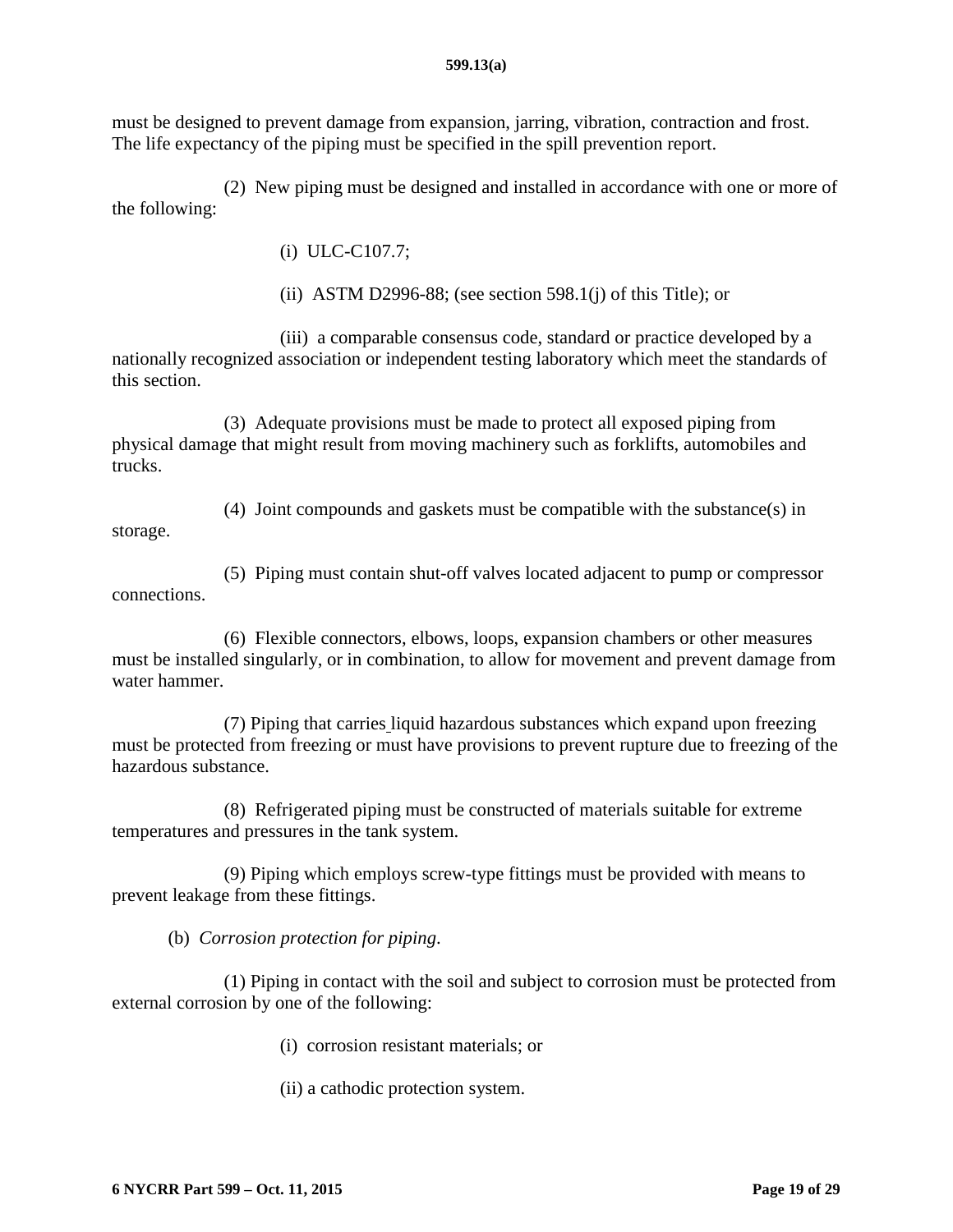- (2) Cathodic protection must consist of one or a combination of the following:
	- (i) sacrificial anodes and coating;
	- (ii) impressed current; or

(iii) another method specified in a consensus code, standard or practice developed by a nationally recognized association or independent testing laboratory which meet the standards of this section, such as the following: API 1632; or NACE Standard RP-01-69 (see section 598.1(j) of this Title).

(3) The corrosion protection system must be designed and constructed by a qualified engineer or corrosion specialist and must be designed to provide a minimum of 30 years of protection against external corrosion. The engineer or specialist must supervise the installation of all field fabricated protection systems and pre-fabricated systems to assure that the system has been installed as designed.

(4) Piping which is protected by cathodic protection other than impressed current must be electrically insulated from the tank unless the cathodic protection has been designed to protect the tank and piping. This insulation must be provided by dielectric fittings, bushings, washers, sleeves or gaskets which are chemically stable when exposed to the stored substances or soil.

(5) Each cathodic protection system must have a monitor that allows the adequacy of the cathodic protection system to be checked on an annual basis.

(6) Piping must be isolated from, or protected against, sources of stray electric current which include underground cables, electric machinery, railroad systems and electrical grounding rods.

(7) Tank and piping connections of two dissimilar metals which create a corrosion-inducing galvanic cell are prohibited.

(8) External coatings must be fiberglass-reinforced plastic, epoxy, or any other suitable dielectric material with a minimum thickness of 10 mils after curing. The coating must be factory-applied, or equivalent, and have a coefficient of thermal expansion compatible with that of steel and be firmly bonded to the steel. It must be of sufficient strength and density to form a hard, impermeable shell that will not crack, wick, wear, soften, flake or separate and must be non-corrodible under adverse underground electrolytic conditions. The application of the coating must be in strict accordance with the instructions of the supplier of the coating material.

(9) Coatings must be inspected for air pockets, cracks, blisters, and pinholes, and must be electrically tested for coating short circuits or coating faults. Any defects must be repaired in accordance with the manufacturer's instructions prior to installation.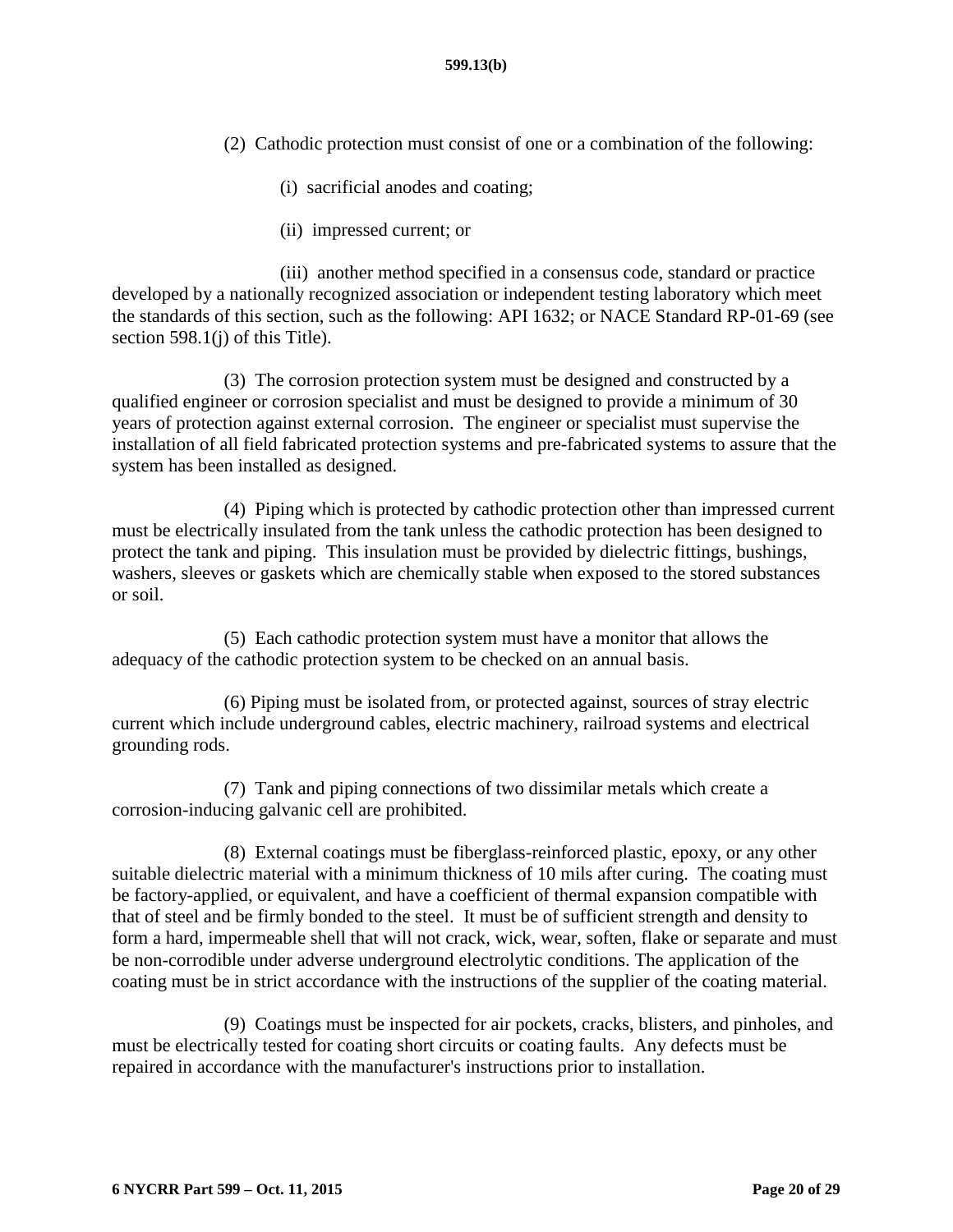## (c) *Aboveground piping.*

(1) Unless constructed of a corrosion resistant material, the exterior surfaces of aboveground piping must be protected from corrosion. The surface must be prepared to a SSPC SP #6 blast, (see section 598.1(j) of this Title), or equivalent, and be protected by an inhibitive primer coat, intermediate inhibitive and two or more final coats of paint, or have an equivalent or better surface coating or protective system designed to prevent corrosion and deterioration.

(2) All new permanent aboveground piping greater than two inches in diameter must have welded or flanged connections or be plastic-lined metal piping with flared end connections. Screwed connections are not acceptable where the threads are exposed to hazardous substances flowing within the piping. This does not apply to piping components such as gauges and instruments not normally available in flange connections.

(3) Piping passing through dike walls must be designed to prevent excessive stresses as a result of settlement or fire exposure.

(4) All new aboveground piping must bear a stencil, label or plate which contains the chemical name or common name if the chemical name is not appropriate, for the substance stored. The stencil, label or plate must be located at all valves, pumps, switches, and on each side of any wall where piping enters or exits. At least one conspicuously visible label must be provided at each end of the piping.

### <span id="page-20-0"></span>**599.14 Secondary containment for on-ground and underground piping.**

### (a) *General requirements*.

(1) All new on-ground and underground piping must be installed with secondary containment or other acceptable means of detecting leakage and preventing it from entering the environment. This must consist of one of the following:

- (i) double-walled piping;
- (ii) a synthetic trench liner; or

(iii) another method that meets the requirements of this section and is designed and constructed in accordance with a consensus code, standard or practice developed by a nationally recognized association or independent testing laboratory which meets the standards of this section.

(2) The secondary containment system must:

(i) be designed and constructed with a permeability rate to the substance stored of 1 x 10-6 cm/sec or less;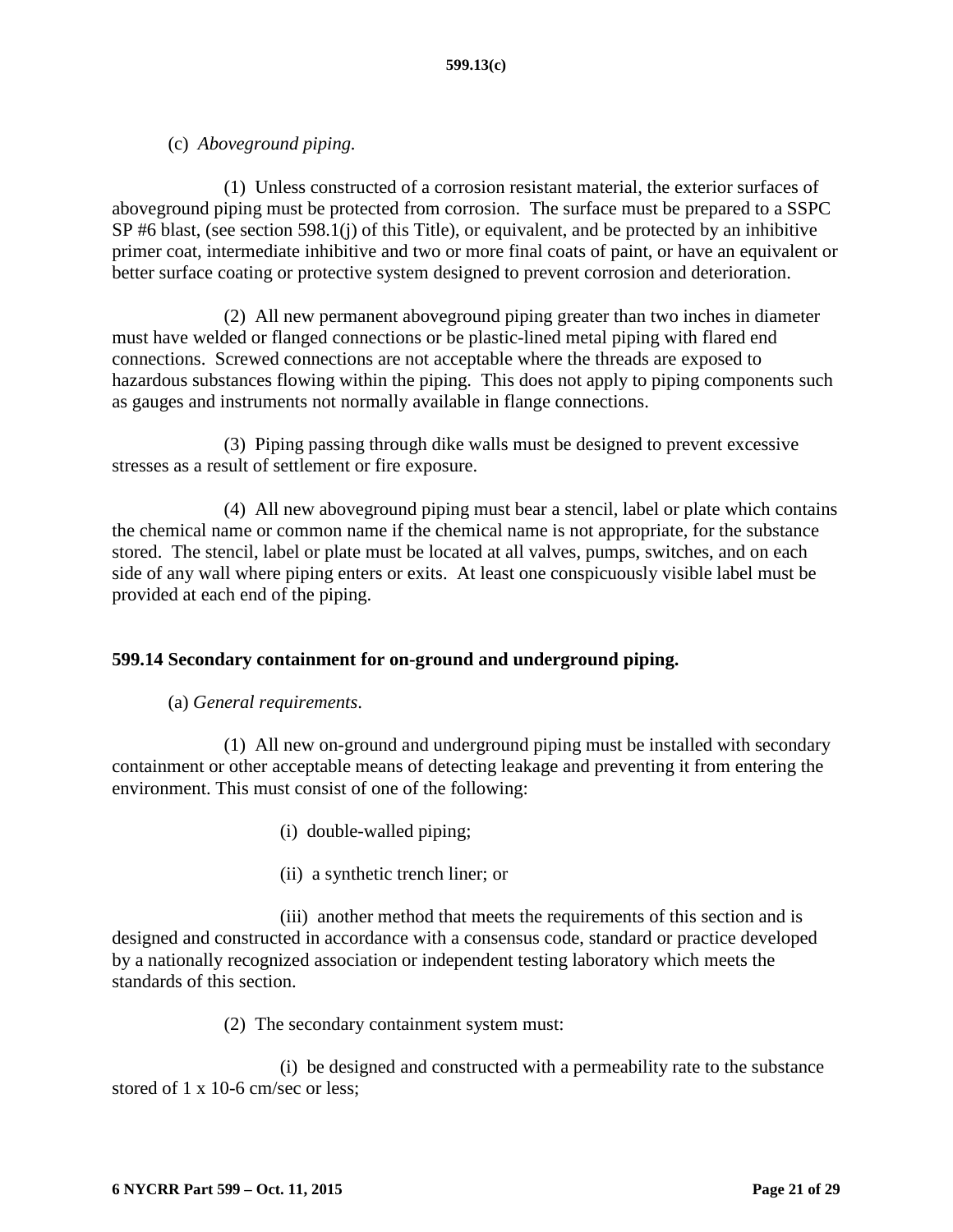(ii) be designed, installed, and operated to prevent any migration of hazardous substances out of the system to the environment at any time during the use of the piping;

(iii) allow for detection and collection of releases, spills and accumulated liquids until the collected material is removed;

(iv) be constructed of, or lined with materials that are compatible with the hazardous substances to be placed in the piping, and have sufficient strength and thickness to prevent failure due to physical contact with the materials to which it is exposed, climatic conditions, and the stress of daily operation;

(v) be placed on a suitable foundation which prevents failure due to settlement, compression or uplift;

(vi) be sloped or otherwise designed and operated to drain and remove liquids resulting from leaks, spills and precipitation. Spilled or leaked substances must be removed from the secondary containment system within 24 hours. If the owner or operator can demonstrate that removal of the spilled or leaked substance, or accumulated precipitation cannot be accomplished within 24 hours, then it must be removed in as timely a manner as possible to prevent harm to human health and the environment; and

(vii) be provided with a leak detection system that is designed and operated so that it will either detect the failure of the primary containment structure or the presence of any spill, leak, or release of hazardous substance or accumulated liquid in the secondary containment system within two hours. If the owner or operator can demonstrate that existing detection technologies or site conditions will not allow detection of a spill, leak or release within two hours, then the leak detection system must detect failure of the primary containment structure at the earliest feasible time.

(b) *Standards for secondary containment*.

(1) Double-walled piping. If the secondary containment system consists of double-walled piping, the piping must be constructed in accordance with the following:

(i) outer walls of double-walled piping must be protected from corrosion as prescribed in section 599.13(b) of this Part;

(ii) the outer jacket must enclose the primary piping;

(iii) the jacket must be designed to allow for monitoring of leaks as specified section 599.15(b) of this Part; and

(iv) the jacket must allow for safe venting of vapors.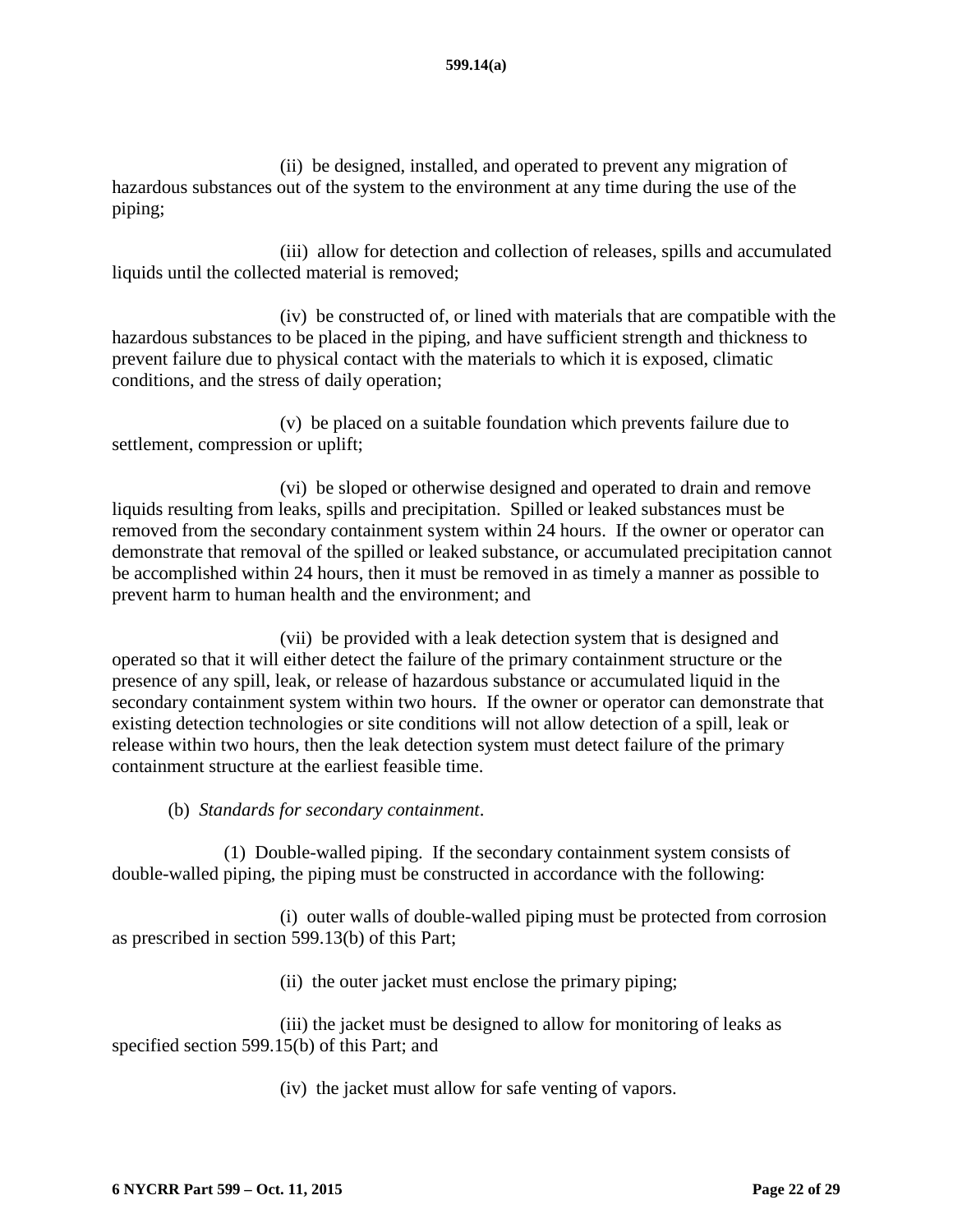(2) Synthetic trench liners. If a synthetic liner is used for secondary containment, it must be constructed and installed in accordance with section 599.4(d) of this Part. In addition, the liner must enclose and encapsulate the piping; all punctures, tears or inadequate seams in the liner must be repaired prior to backfilling; and the liner must be installed with a slope of at least ¼ of an inch per foot which channels any leaked substance to a sump or other suitable receiver.

#### <span id="page-22-0"></span>**599.15 Monitoring of new on-ground and underground piping.**

(a) *Line leak detectors*. All on-ground or underground piping that conveys hazardous substances under pressure must be equipped with an automatic line leak detector which alerts the operator to the presence of a leak by restricting or shutting off the flow of hazardous substances through the piping or by triggering an audible or visual alarm. These devices must detect leaks equivalent to three gallons per hour at 10 PSIG line pressure within one hour with a probability of detection of 95 percent and a probability of false alarm of five percent or less.

(b) *Interstitial monitoring*. All new on-ground and underground piping must be equipped with leak detection equipment capable of detecting leakage between the piping and the secondary containment system.

#### <span id="page-22-1"></span>**599.16 Installation of piping.**

(a) *General requirements*. All piping must be installed in accordance with generally accepted engineering practices. All joints must be liquid and air tight.

(b) *Backfill*. All new piping that is placed underground and is backfilled must be provided with a backfill material that is a non-corrosive, porous, homogeneous substance, which is installed so that the backfill is placed completely around the piping and compacted to ensure that the piping is uniformly supported. Backfill of at least six inches in depth must be placed underneath the piping.

(c) *Burial depth*. All new piping buried underground must be placed so that the top of the piping is at least 18 inches below the surface of the ground. Should conditions make compliance with this requirement impracticable, precautions must be taken to prevent physical damage to the piping. It is not necessary to cover the portion of the piping to which an access port is affixed.

(d) *Corrosion protection*. The installation of a corrosion protection system that is field fabricated must be supervised by a corrosion expert to ensure proper installation.

(e) *Inspection of new piping*.

(1) Prior to covering, enclosing, or placing new piping in use, the piping must be inspected by a qualified inspector in accordance with a consensus code, standard or practice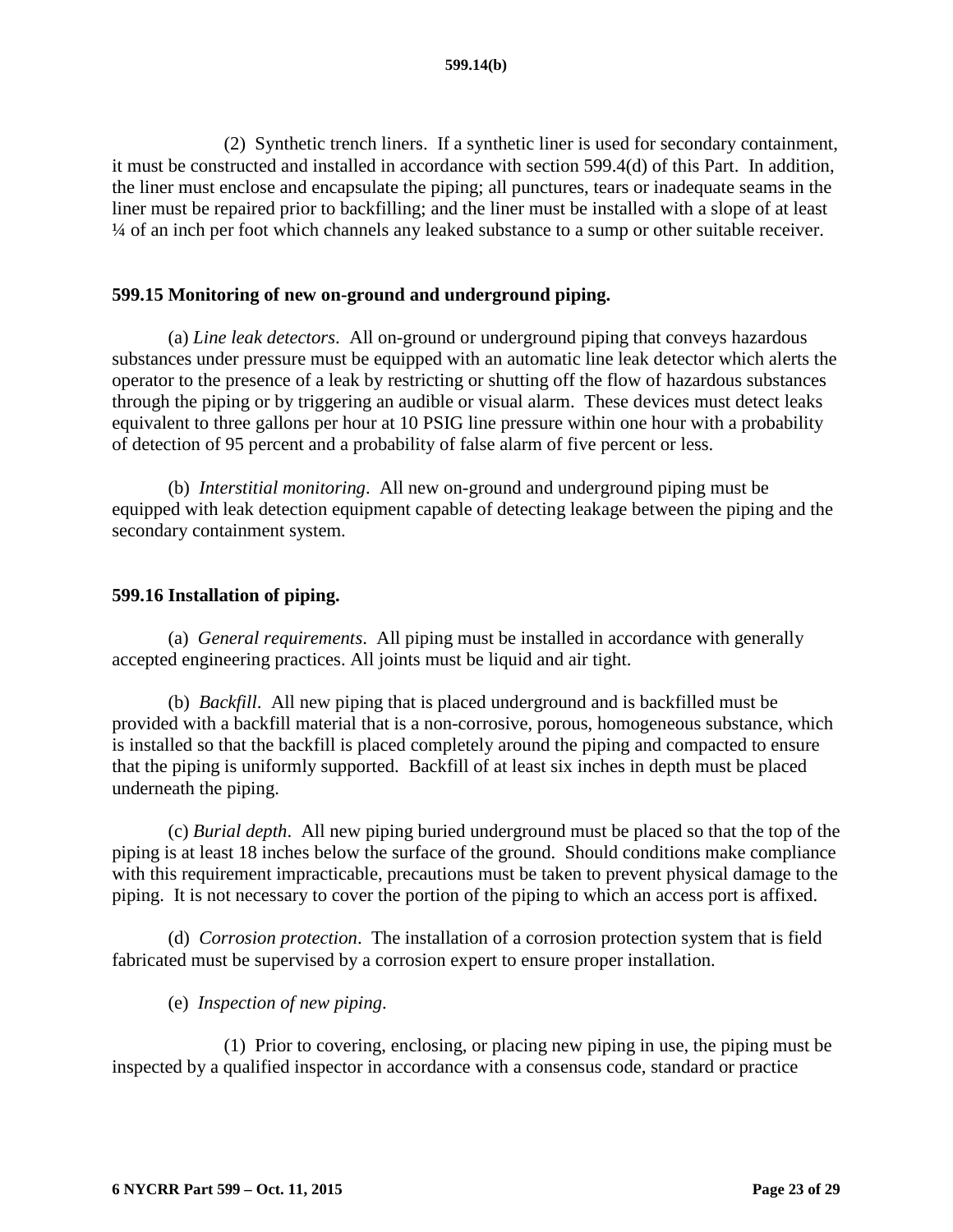developed by a nationally recognized association or independent testing laboratory which meets the standards of this section. This must include an inspection for the presence of any of the following items:

- (i) weld breaks;
- (ii) punctures;
- (iii) scrapes of protective coatings;
- (iv) cracks;
- (v) corrosion;
- (vi) structural damage; and
- (vii) improper installation.

(2) Piping must be tested for tightness. If a pneumatic test is used, all fittings, welds and joints must be coated with a soap solution and inspected for air leaks.

(3) If piping is found not to be tight or to be defective in any way, all repairs necessary to remedy the leaks or deficiencies in the piping must be performed prior to it being placed in use.

(4) Upon completion of the test and inspection, the inspector must sign and date a certification statement verifying that to the best of his or her knowledge, the installation was properly conducted on the date(s) shown.

(5) The inspector's statement and records of the test and repairs must be kept for five years following the date of installation and made part of the spill prevention report.

(f) *Installation instructions*. In addition to the above requirements, all piping must be installed in strict accordance with the manufacturer's instructions and a consensus code, standard or practice developed by a nationally recognized association or independent testing laboratory consistent with the standards of this section such as API 1615. (See section 598.1(j) of this Title). This includes repair of any damaged coatings prior to backfilling.

### <span id="page-23-0"></span>**599.17 Spill and overfill prevention.**

(a) *General requirement*. The owner or operator must use overfill and spill prevention equipment and practices on all new tank systems. Responsibility and operating requirements set forth in section 598.4(a) and (b), respectively, of this Title must also be followed for all transfers of hazardous substances.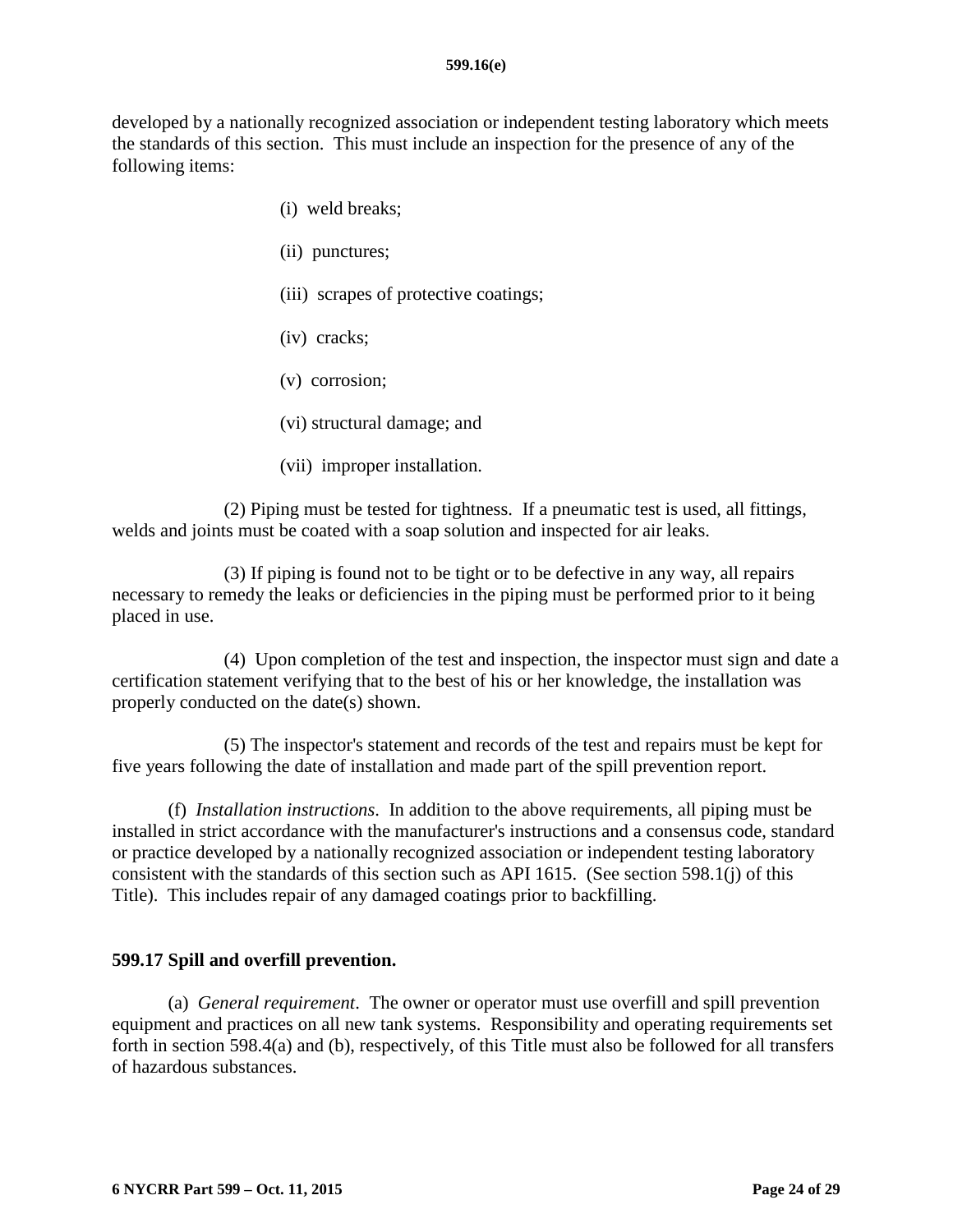(b) *Standards for spill and overfill prevention*.

(1) Overfill prevention equipment and practices must consist of the following:

(i) new aboveground and underground tanks must be equipped with one of the following: a device which will alert the operator or carrier by triggering either a high-level warning alarm when the]substance reaches ninety-five percent of the working capacity of the tank; a device such as a high-level trip (delivery cut-off system) which will automatically shut off or restrict flow when the substance level reaches the working capacity of the tank; or anautomatic by-pass to an overflow tank if the overflow tank is equipped with overflow protection or other equivalent systems for preventing overfills;

(ii) monitoring wells and fill ports must be labeled] in accordance with sections 598.4(b)(8) and 598.6(b)(4) of this Title; and

(iii) new aboveground tanks must be equipped with a gauge or other monitoring device which accurately determines the level or quantity of the substance in the tank. The gauge must be accessible to the operator or carrier and be installed so that it can be conveniently read. The design capacity, working capacity, and identification number of the tank must be clearly marked at the gauge. Where filling or emptying is remotely operated, all gauges, gauge labeling and alarms required above must be located at the remote operating station. In addition, remote flow controls must be provided.

(2) Valves and couplings must meet the following standards:

(i) any coupling or open-ended valve used for making a transfer must be located within the secondary containment system of the transfer station;

(ii) where a substance transfer pipe or fill pipe is not drained of liquid upon completion of a transfer operation, it must be equipped with a valve such as a dry disconnect shutoff valve which prevents discharges from the line;

(iii) where siphoning or back flow is possible, fill pipes must be equipped with a properly functioning check valve, siphon break or equivalent device or system which provides automatic protection against backflow; and

(iv) each tank connection through which a hazardous substance can normally flow must be equipped with an operating valve or other appropriate means to control such flow. Valves must have the proper capacity and control characteristics. The valve must have a proper mechanical balance for the application so that it is capable of shutting off flow against the operating pressure and must be capable of being manually controlled or have fail-safe features which operate in the event of a power loss.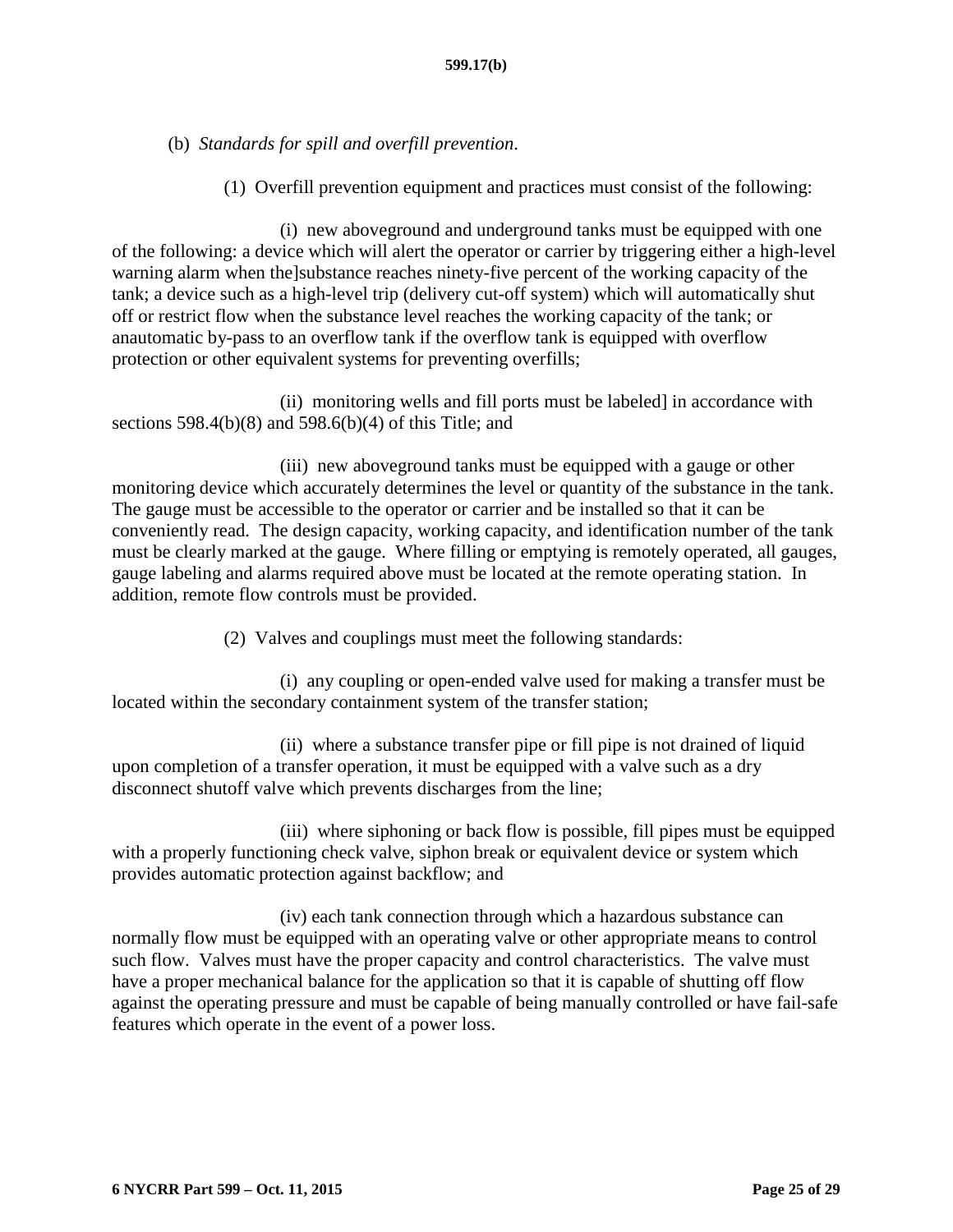## (c) *Secondary containment for transfers*.

(1) Transfer of hazardous substances must take place within a transfer station which is equipped with a permanently installed secondary containment system.

### (2) This containment system must:

(i) be capable of collecting leaks and spills which are likely to occur during the transfer including leaks or spills from connections, couplings, vents, pumps and valves, hose failure or overturning of a container. Open-ended fill pipes must be located with the secondary containment system;

(ii) be designed and constructed with a permeability rate to the substance(s) transferred of less than 1 x 10-6 cm/sec. Properly designed concrete which has water stops on all seams and is compatible with the substance(s) stored or other equivalent or superior material satisfies this requirement;

(iii) be designed, installed, and operated to prevent any migration of hazardous substances out of the system to the environment before cleanup occurs. The system is not required to be designed to contain the gaseous component of a spill;

(iv) be constructed, coated, or lined with materials that are compatible with the substances to be transferred and the environment. The system must have sufficient strength and thickness to withstand wear, hydrostatic forces, frost heaving and weathering. It must support without failure, any vehicle brought into the transfer station, and must have a foundation which prevents failure due to settlement, compression, or uplift;

(v) be equipped with a sump and either a manually controlled pump or siphon, manually controlled dike valve, or any other manually controlled drainage system to permit the drainage of liquids resulting from leaks, spills, and precipitation. Control of the pump, siphon or valve must be possible from outside of the diked area. All drainage systems must be locked in a closed position when a transfer of a hazardous substance is in progress. Spilled or leaked substances must be removed from the containment system within 24 hours; and

(vi) contain the volume of any leak or spill likely to occur at the transfer

station.

(3) Stormwater must be pumped from slop tanks and catch tanks to allow for the containment of the volume required by subparagraph (2)(vi) of this section.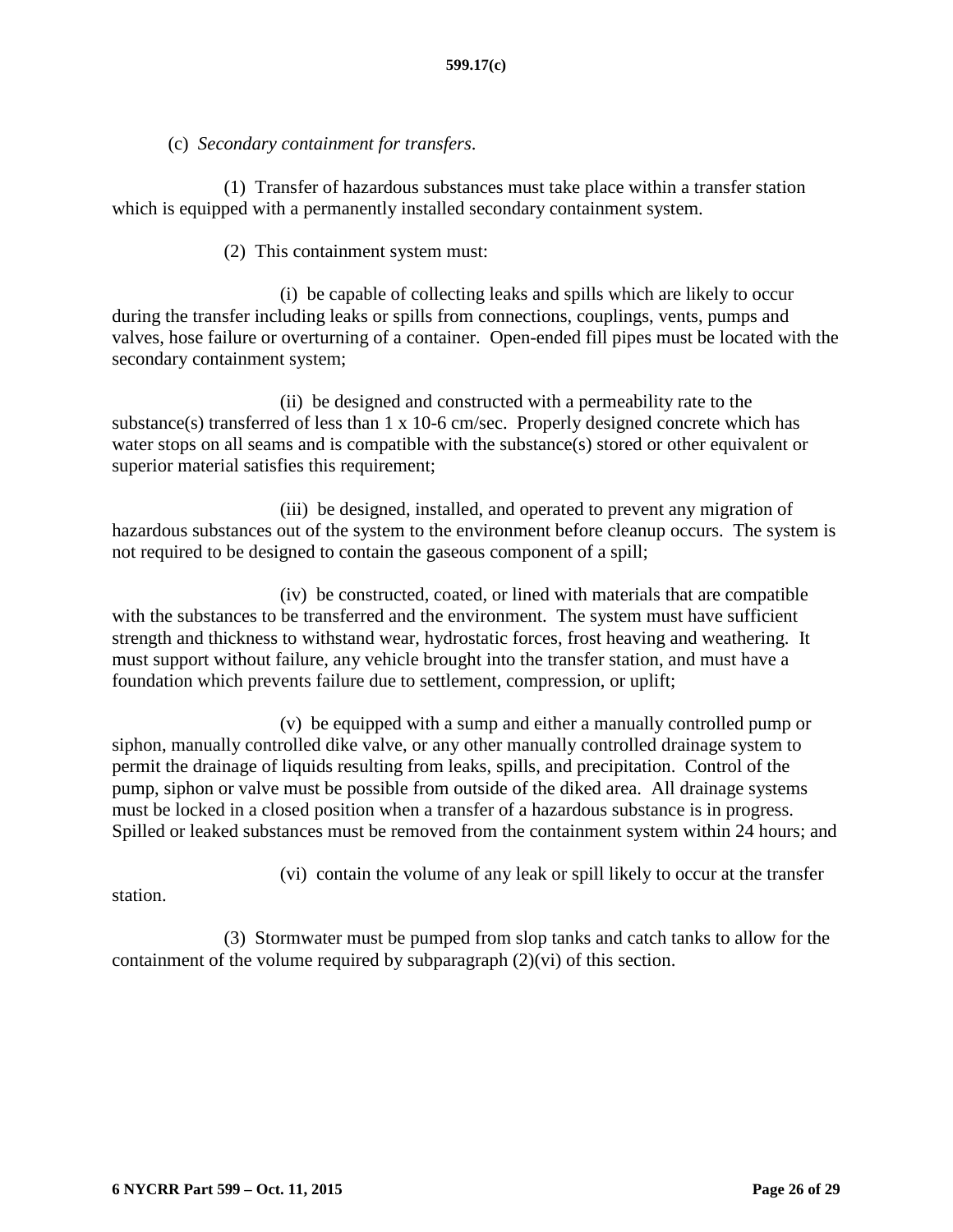#### <span id="page-26-0"></span>**599.18 Venting, and pressure/vacuum/thermal monitoring.**

#### (a) *General venting requirements*.

(1) All tanks must be protected from over-pressurization and excessive vacuums such as may be caused by operator error, filling, emptying, atmospheric temperature changes, pumping, refrigeration, heating and fire exposure. Protection must be provided by one or a combination of the following means: vents, rupture discs, pressure/vacuum relief devices, controllers, fail-safe vessel designs or other means determined by a qualified engineer.

(2) If a pilot-operated relief valve is used, it must be designed so that the main valve will open automatically and will protect the tank in the event of failure of the pilot valve or another essential functioning device.

(3) Open vents must be provided with a flame-arresting device, if used on a tank containing a flammable hazardous substance or if used on tanks containing a hazardous substance that is heated above its flash point.

(4) All vent discharge openings must be designed and constructed to prevent interference of operation due to precipitation.

(5) Discharge from vents must not terminate in or underneath any building if the discharge could pose a fire, health or safety problem.

(6) All vents must have provisions for draining any condensate which may accumulate.

(7) Vents must be so arranged that the possibility of tampering will be

minimized.

(8) Vents must have direct contact with the vapor space of the tank.

(9) The capacity of the vent must not be restricted below design.

(10) Tanks fitted with relief valves must not be equipped with an isolation valve below it unless two or more relief valves are provided and isolation valves are interlocked.

(11) All cooled tanks with sealed double-wall construction must have a pressure relief valve on the outer wall in addition to a pressure relief valve or safety disk on the inner tank.

(b) *Normal vents*.

(1) All atmospheric tanks and all low-pressure tanks must be equipped with normal vents designed to accommodate: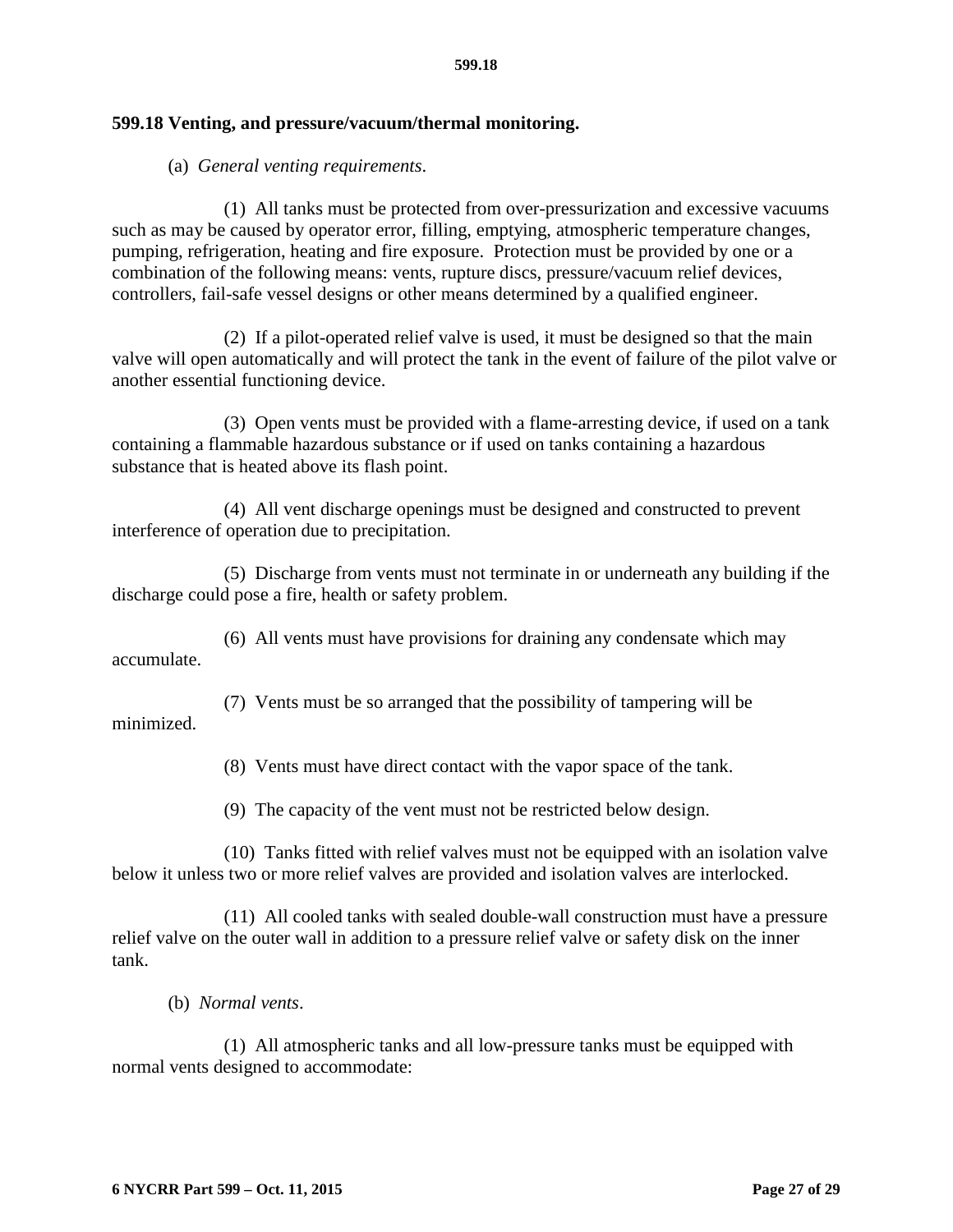(i) inbreathing resulting from maximum outflow of hazardous substances from the tank;

(ii) inbreathing resulting from contraction of vapors caused by maximum decrease in atmospheric temperature;

(iii) outbreathing resulting from maximum inflow of hazardous substances into the tank and maximum evaporation caused by such inflow; and

(iv) outbreathing resulting from expansion and evaporation that result from maximum increase in atmospheric temperature (thermal breathing).

(2) Normal vents may consist of a pilot-operated relief valve, a pressure relief valve, a pressure-vacuum valve, a conservation vent, an open vent or an equivalent device or combination of devices.

(c) *Emergency vents*. All atmospheric, low-pressure and high-pressure aboveground tanks must have emergency vents to insure that the safe pressure for the tank is not exceeded. Emergency vents must be designed by a qualified engineer in accordance with generally accepted engineering practices. Emergency vent designs may include: larger or additional open vents, pressure-vacuum valves, pressure relief valves, a gauge hatch that permits the cover to lift under abnormal internal pressure, a manhole cover that lifts when exposed to abnormal internal pressure; or other practice for pressure and vacuum relief.

(d) *Labeling of safety/pressure/vacuum relief valves*. Where safety, pressure relief or vacuum relief valves are used, each must be permanently labeled with the information listed below. The labeling may be provided on the valve itself, or on a plate or plates securely fastened to the valve. Labels may be stamped, etched, impressed or cast in the valve or nameplate. The label must include the following information:

- (1) the name or identifying trademark of the manufacturer;
- (2) the manufacturer's design or type number;
- (3) the pipe size of the inlet;
- (4) the set pressure or vacuum, in PSIG;
- (5) the full open pressure or vacuum, in PSIG; and

(6) the capacity at the indicated pressure or full open vacuum in either cubic feet of gas per minute or cubic feet of gas per hour, and be so designated.